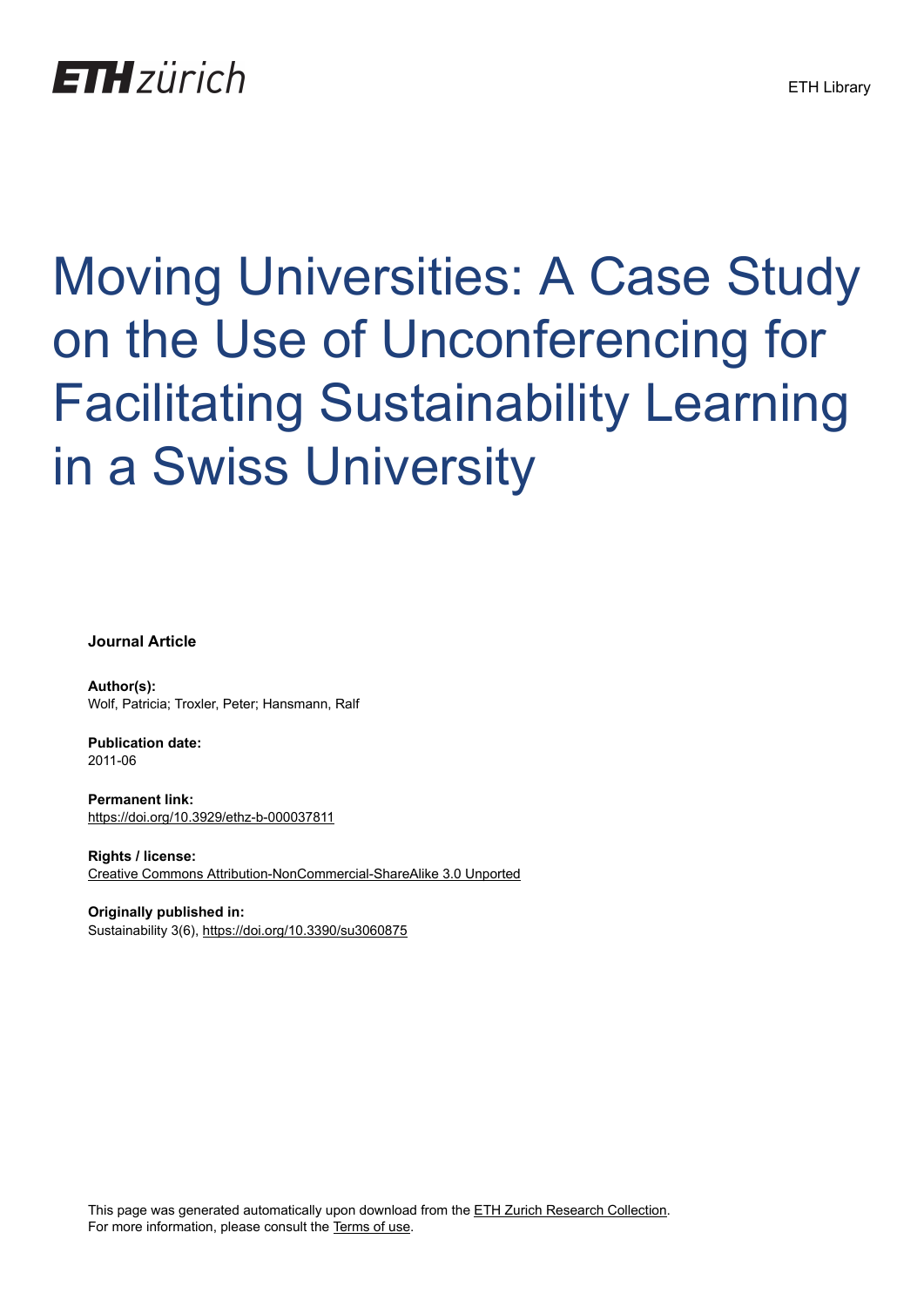

**OPEN ACCESS**

**ISSN 2071-1050** www.mdpi.com/journal/sustainability

*Article*

### **Moving Universities: A Case Study on the Use of Unconferencing for Facilitating Sustainability Learning in a Swiss University**

**Patricia Wolf 1,\*, Peter Troxler <sup>2</sup> and Ralf Hansmann <sup>3</sup>**

- <sup>1</sup> Department of Management, Technology, and Economics (D-MTEC), Center for Organizational and Occupational Sciences, Kreuzplatz 5, 8032 Zürich, Switzerland
- 2 unbla.org, Hügelstrasse 40, CH-8002 Zürich, Switzerland; E-Mail: peter@unbla.org
- <sup>3</sup> Natural and Social Science Interface (NSSI), Department of Environmental Sciences, ETH Zurich, Sonneggstrasse 33, ETH SOL F.7, CH-8092, Zurich, Switzerland; E-Mail: hansmann@env.ethz.ch
- \* Author to whom correspondence should be addressed; E-Mail: pawolf@ethz.ch; Tel.: +41-44-632-8194; Fax: +41-44-632-1186.

*Received: 29 March 2011; in revised form: 30 May 2011 / Accepted: 14 June 2011 / Published: 17 June 2011* 

**Abstract:** Unconferencing is a method for organizing social learning which could be suitable to trigger sustainability learning processes. An unconference is defined as participant-driven meeting that tries to avoid one or more aspects of a conventional conference, such as top-down organization, one-way communication and power-relationships based on titles, formal hierarchies and status. This paper presents a case study on the application of unconferencing in a large Swiss university (ETH Zurich) where an unconference was conducted to engage students, academics, staff and external experts in a mutual learning process aimed at the development of project ideas for reducing its  $CO<sub>2</sub>$ emissions. The study analyzes how the unconferencing format initiated and promoted sustainability oriented group processes during the unconference, and in how far the projects which were developed contributed to a reduction of the university's  $CO<sub>2</sub>$  emissions.

**Keywords:** unconferencing; group processes; mutual learning; organizational learning; sustainability learning; sustainable university;  $CO<sub>2</sub>$  emissions;  $CO<sub>2</sub>$  reduction; sustainable development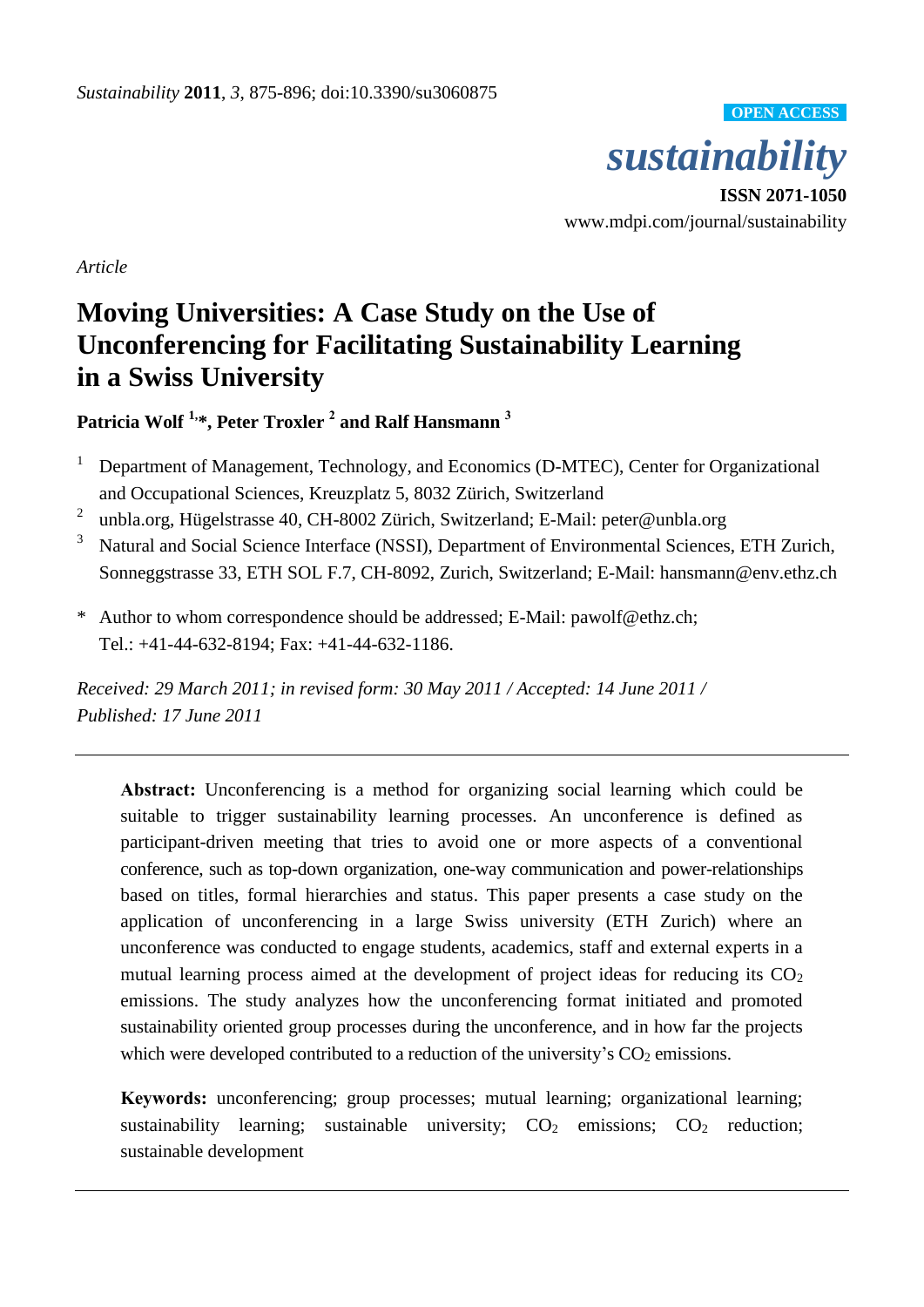#### **1. Promoting Sustainability in Higher Education and Society**

There is broad consensus that education must be a driving force for making progress toward sustainable development: "*Education, including formal education, public awareness and training, should be recognized as a process by which human beings and societies can reach their fullest potential. Education is critical for promoting sustainable development and improving the capacity of the people to address environment and development issues.*‖ [1]. Acknowledging that education is an indispensable element for achieving sustainable development [2], the UN declared the period from 2005 to 2014 as the Decade of Education for Sustainable Development aiming to provide an ―opportunity for progressing towards implementing universal quality education that fosters the knowledge, skills, perspectives, and values that lead to a more sustainable future" [3]. Given the large importance of the education sector for sustainable development, the role of universities as leading education and research institutions must be regarded as particularly crucial. Universities can play a pivotal role for societal transformations towards sustainable development and  $CO<sub>2</sub>$  reduction [4]. Their particular role within society provides them with autonomy, reflexivity and openness, aspects needed to explore innovative paths towards sustainability [5,6]. Universities—themselves heavy producers of  $CO<sub>2</sub>$  (e.g., mobility of students and staff, heating of rooms, electricity use, paper consumption)—have the potential to promote sustainability and facilitate corresponding learning processes in their own other organizations as well as in other organizations and domains of society through a sustainability oriented transformation of

- (i) their internal processes and campus operations,
- (ii) community service and outreach,
- (iii) research activities,
- (iv) the education they provide.

As well as through developing outside relationships, networks and partnerships addressing these four areas [7-13]. The sustainability oriented transformation of a university happens in a stepwise process, but nevertheless, an all-encompassing approach towards transformation which allows addressing these interrelated areas holistically seems most promising. Various studies on the pro-sustainability transformation of universities, point to the importance of a "whole-of-university approach" [5,14,15] which allows for synergetic interlinking of curriculum, research, and pro-sustainability transformation of campus operations. Such a holistic approach corresponds to the concept of *sustainable universities* [13,16] and implies that for being able to contribute to societal change, universities have to become more sustainable themselves. Improving the sustainability of internal processes, for example by reducing power consumption, paper use, and car and airplane traffic of university members, accordingly represents the most basic aspect of the concept of sustainable universities. Corresponding projects stimulate organizational learning and let a university serve as an authentic role model and partner for other institutions [12,16-18]. The organizational learning processes triggered through such projects can involve more environmentally and socially conscious behavioral decision making and behaviors of individual university members, as well as changes of institutional and structural characteristics and technological, educational, research and management practices and goals.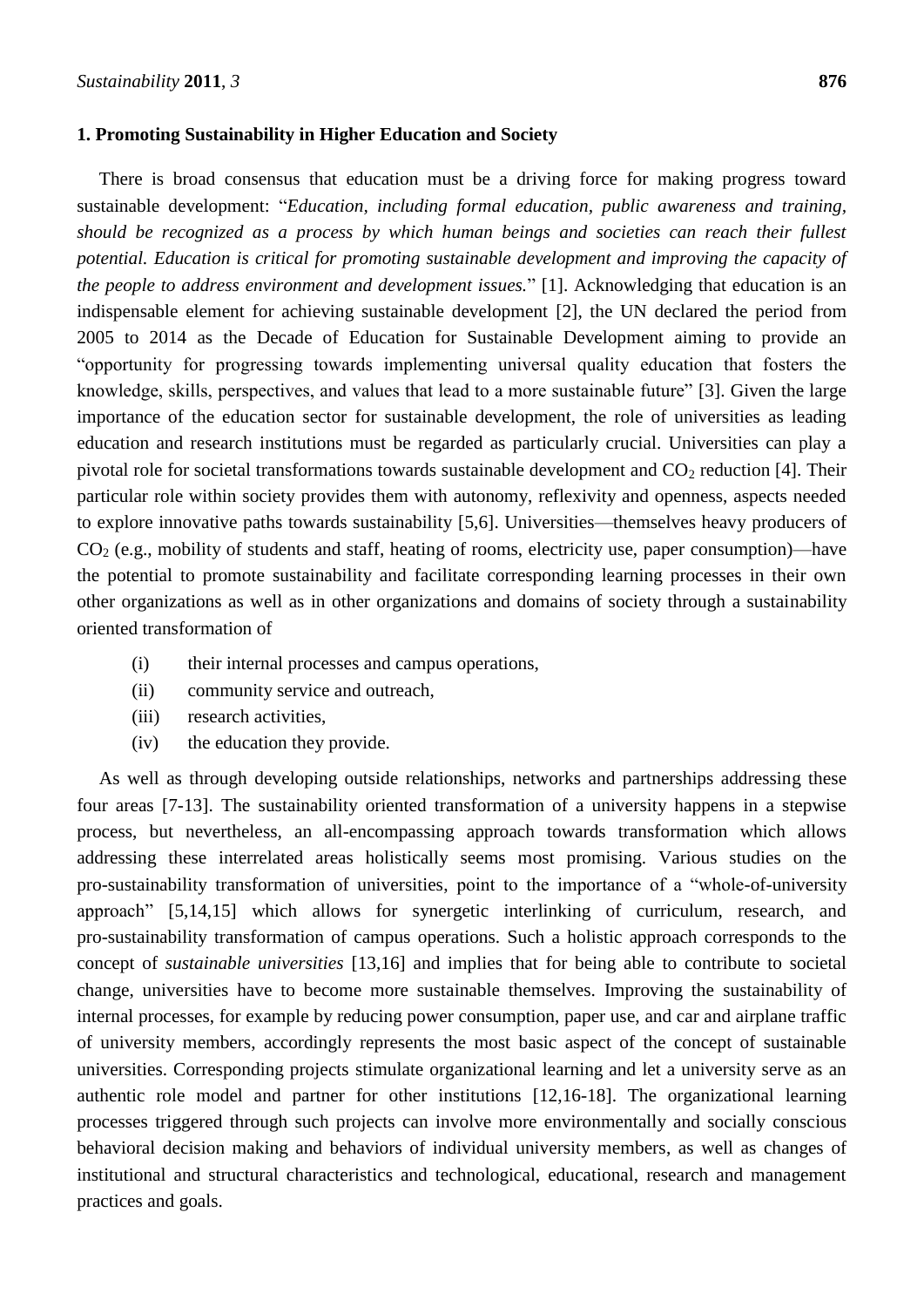#### *1.1. Designing Events for Initiating Transformations towards Sustainable Universities*

For achieving a maximum transformative momentum towards more sustainable universities, support is needed both top-down from the university board and faculty and bottom-up from students and employees [5,6,19]. This in turn calls for a transformation process fostering the formation of interdisciplinary and cross-boundary teams which would drive the transformation process. An important research question is therefore how group processes can be organized to maximize cooperation, creativity, active participation, mutual trust and learning, and facilitate sustainable collective processes and decisions. However, so far, despite a large number of conceptual papers, research has produced limited empirical insights on how this can be optimally achieved. This study investigates, on an empirical basis, how unconferencing [20,21] was applied in a Swiss university to organize group processes aiming to generate ideas for a pro-sustainability transformation of the university.

Unconferencing is a rather new method for organizing social learning and facilitating creativity and information exchange and it is therefore not yet known how suitable this method is to trigger sustainability oriented organizational learning processes. An unconference is defined as participant-driven meeting that tries to avoid aspects of a conventional conference such as top-down organization, one-way communication and power-relationships based on titles, formal hierarchies and status. Management or facilitation of an unconference is hence primarily concerned with establishing and maintaining an environment supportive to meaningful transactions between participants rather than controlling contributions according to established pecking orders.

The theoretical background and rationale of the method will be explained in the next section. Thereafter, the importance of involvement and participation of all university members, organizational units and levels for achieving pro-sustainable transformations is explained in more detail. The crucial role which mutual learning in transdisciplinary and cross-sectional groups plays is then outlined. Thereafter, the case study on the application of unconferencing in a large Swiss university (ETH Zurich) is presented. Here the unconferencing method was used to engage students, academics, staff and external experts into a mutual learning process [22] aimed at setting up project groups capable and willing to develop and implement proposals for reducing its  $CO<sub>2</sub>$  emissions. The unconference which was conducted at ETH Zurich is described in detail. Subsequently, how the unconference format and its underlying mechanisms were instrumental in initiating group processes during the unconference will then be analyzed. Thereafter, the project ideas which have been developed in the unconference will be discussed with regard to the numbers of realized projects and the effects of these projects on  $CO<sub>2</sub>$  emissions. The aim is to show how successfully effects lasted beyond the unconference itself.

#### *1.2. Theoretical Background of Unconferencing*

Conventional event formats like conferences, expert panels or lectures are less suitable approaches for facilitating organizational learning due to their focus on presentation rather than discussion of content and a tendency to serve political stage setting for preferential topics and the introduction of actors into arenas of power [23]. Transactional event formats like future workshops [24,25], open space technology [26], dialogue conferences [27,28] and unconferences [20,21] represent an alternative. The latter formats are designed for providing participants with a space to meet and for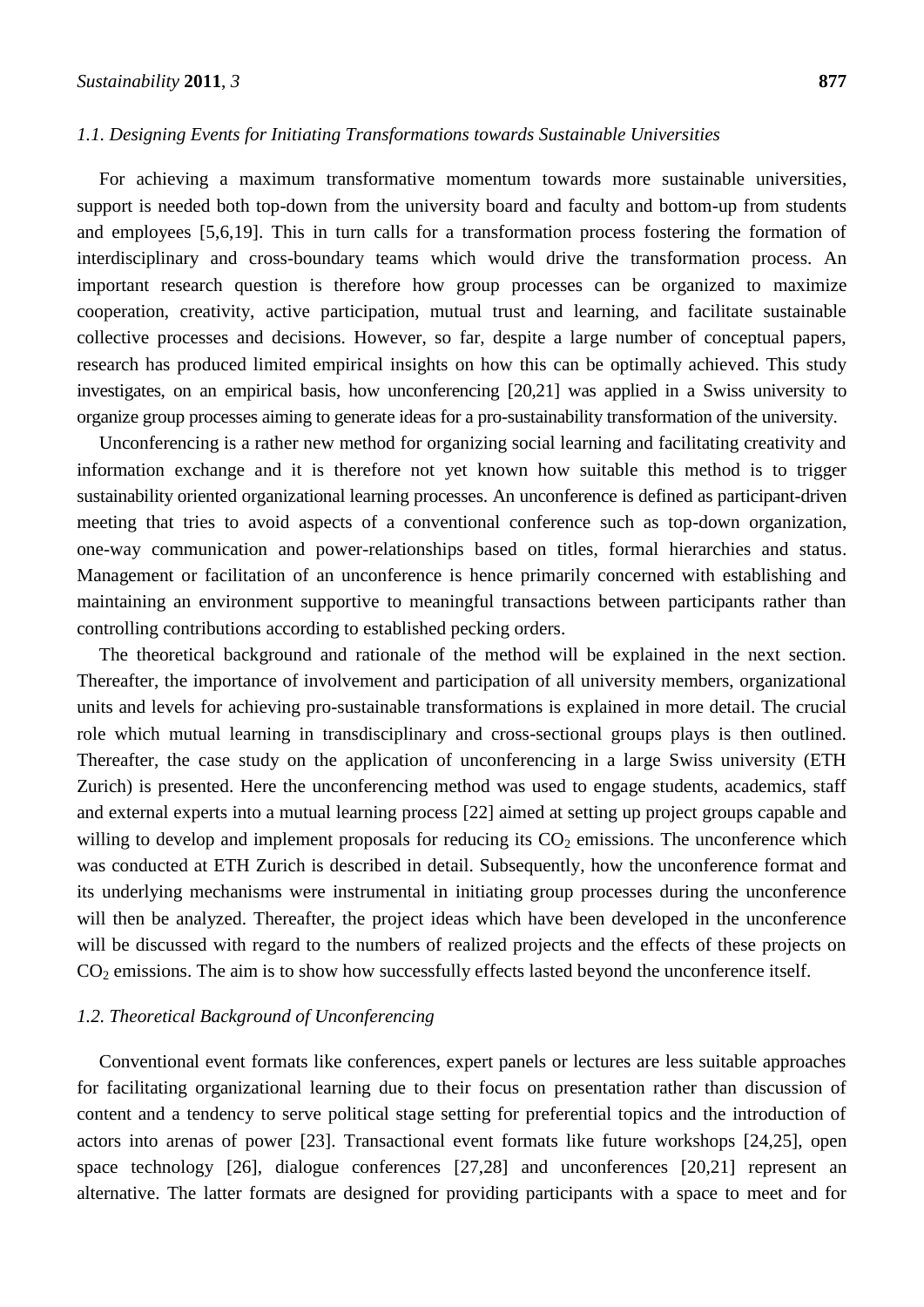enabling them to take over ownership of the event topic. Amongst them, unconferencing seems to provide the best choice for events aimed at initiating a transformation process [21]: Different from open space and future conferences, it uses methods specifically designed to avoid rituals of power, status and hierarchy. Thereby, it allows for the inclusion of structured group processes that prevent negative characteristics of free interaction processes as well as for the involvement of expert knowledge within a participatory process while preventing their dominance over ‗conventional' participants. It aspires to engage different members of universities into meaningful dialogues about the future and the transformation that needs to take place for becoming more sustainable. In further development of the methodology applied in dialogue conferences which is focused on facilitating dialogue in group conversations [28], unconferencing additionally makes use of performative methods like performance, video, audio, graphic art, crafting, *etc.* [29-31].

Epistemologically, unconferencing roots in Luhmann's Social System theory [32], Social Constructionism [33] and the Psychology of Knowledge [34]. Consequently, it supports both systemic and individual processes enabling organizational learning:

- 1. At system level, unconferences systematically neutralize existing power structures, avoid the build up of new ones and create new structural links through fostering communication between participants from different subsystems. This stimulates negotiating and defining shared significant symbols [34] on the topic and promotes *connectivity* of communications between university subsystems [32] like departments.
- 2. At individual level, unconferencing supports perspective taking [34] by stimulating processes of identity development, self reflection and social interaction among conference participants. Knowledge transformation, *i.e.*, the process of "altering current knowledge" [35] is facilitated by reciprocal aspiration of the partners of a communication process to *integrate perspectives* [36]. Unconferencing helps participants to experience commonly shared interpretation patterns and meanings of topics discussed which contributes to a "we-feeling" based on a commonly shared social reality.

All situational components of unconferences are based on the architectural principles for constructivist learning environments [37]. There are many possibilities to design unconferences corresponding to these principles. The in-depth description of the unconference event at ETH Zurich, which is provided in the method section, shall serve as the prototypical example of unconferencing which is analyzed in this case-study. Still, an exact operational definition of unconferencing based on its theoretical background seems to be missing in previous literature and the concept is therefore highly fuzzy at the present stage, a problem which definitely needs to be tackled in future research.

#### *1.3. Participation as Key to Transformation*

From the theoretical standpoint, the transformation from a traditional into a sustainable university requires collective agency [38] involving socially coordinated and interdependent efforts for promoting sustainability oriented behavioral, social, technological, and economic changes. Continuous improvement of operations to reduce  $CO<sub>2</sub>$  emissions and to improve social and economic sustainability indicators critically depends on administrative support and cooperation with academic staff and facility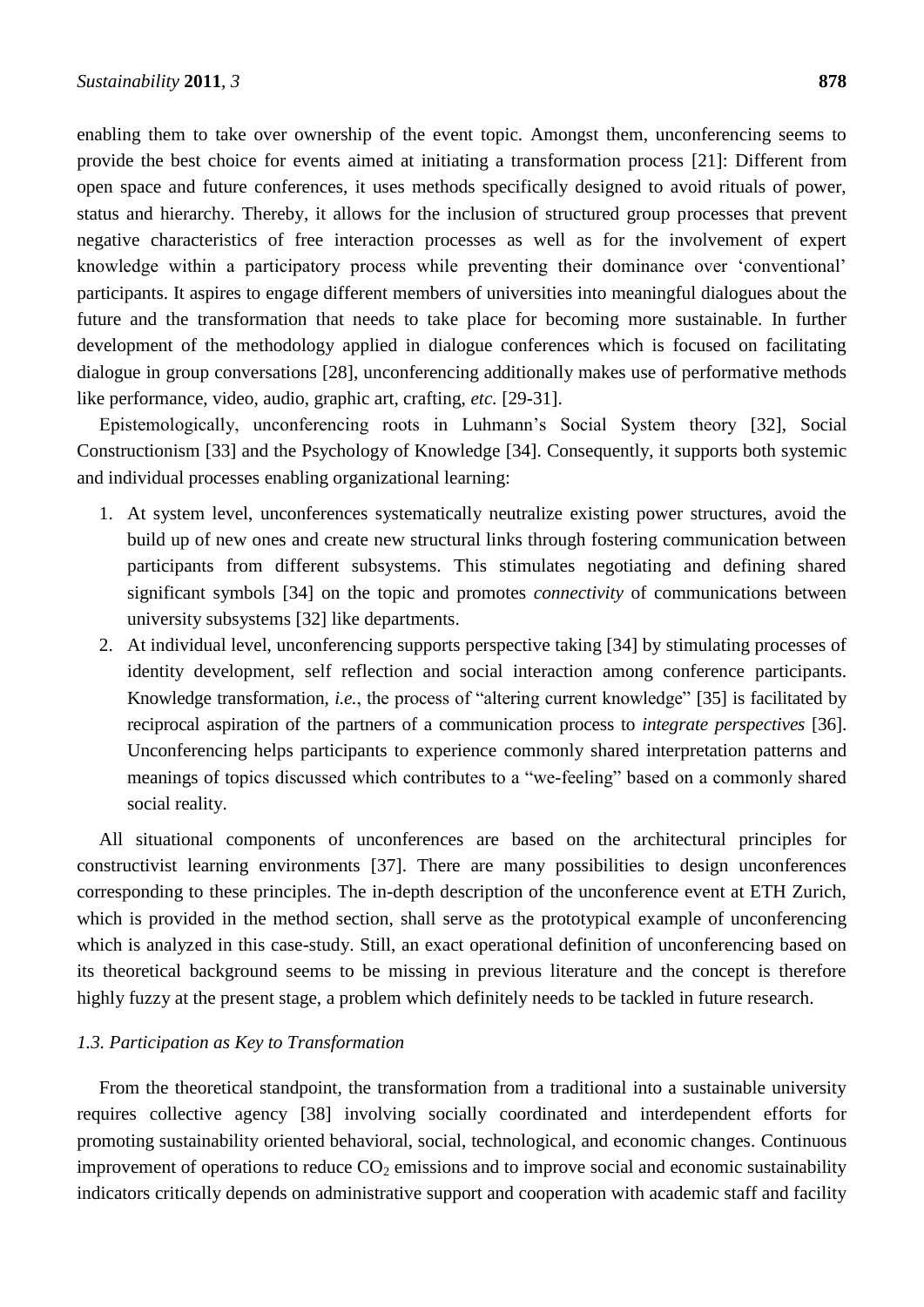management [39]. As stated beforehand, transformative initiatives should thus be supported both top-down as well as bottom-up by students and employees to be effective [5,6,19]. All university members can contribute to sustainable development and  $CO<sub>2</sub>$  reduction with expertise, knowledge of university operations and creativity. Broad participation in the development of ideas and projects for  $CO<sub>2</sub>$  reduction also facilitates the acceptance of measures ultimately implemented.

A participative proceeding also provides synergies for the education of the students. Collaboration of students with university administration, professors, external experts, and non-academic staff in mutual learning processes aiming at the pro-sustainability transformation of their own university generates authentic learning opportunities for students, which focus their own life-worlds [40,41]. Later on in their professional life students can transfer the skills gained here to problem-solving processes aiming at sustainability in other contexts, which generates synergies for societal transformation processes towards sustainability in the future.

To sum this up, literature clearly indicates that efforts aimed at university transformations towards sustainability rely upon participation of university members. Therefore, the particular importance of sustainability for organizational survival and the need for an organizational transformation have to be negotiated and agreed in discursive organizational sense making activities amongst the members of the organization [42,43].

#### *1.4. Transactional Group Processes*

Collaboration between students, university employees, and external experts in mutual learning processes aimed at pro-sustainability transformation of their own university generates authentic learning opportunities for students [40,41]. Several scholars showed that creative group processes like those happening in transdisciplinary case studies in university-based projects strongly support sustainability learning because they facilitate mutual learning processes between different stakeholder groups [8,44-46].

The epistemological roots of the claim that boundary spanning and interactive, bottom up group processes are crucial for an effective transformation of universities towards sustainability emerged from the works of Kurt Lewin [47] and his successors on group dynamics. Their studies indicate a need for learning environments which would stimulate collaborative and innovative thinking, and empower participants to take over responsibility for the transformation process. Lewin [47] demonstrated that involving individuals in structured group discussions with peers can initiate change. According to Werner [48] these *transactional approaches* involving group-based persuasion integrate social context and thus allow for participants to mutually convince each other that barriers can be overcome and behavior change is in fact feasible [38,49]. Perceived relevance of the messages and message scrutiny could thus be increased for making attitude changes achieved in such discussions more stable and behaviorally effective [50].

In general, events are said to have the potential to act as catalysts or starting points for bringing together members of an organization like a university across organizational boundaries and enable them to contribute to change by building up transdisciplinary teams across university departments that grow and bring forward own ideas [20,22].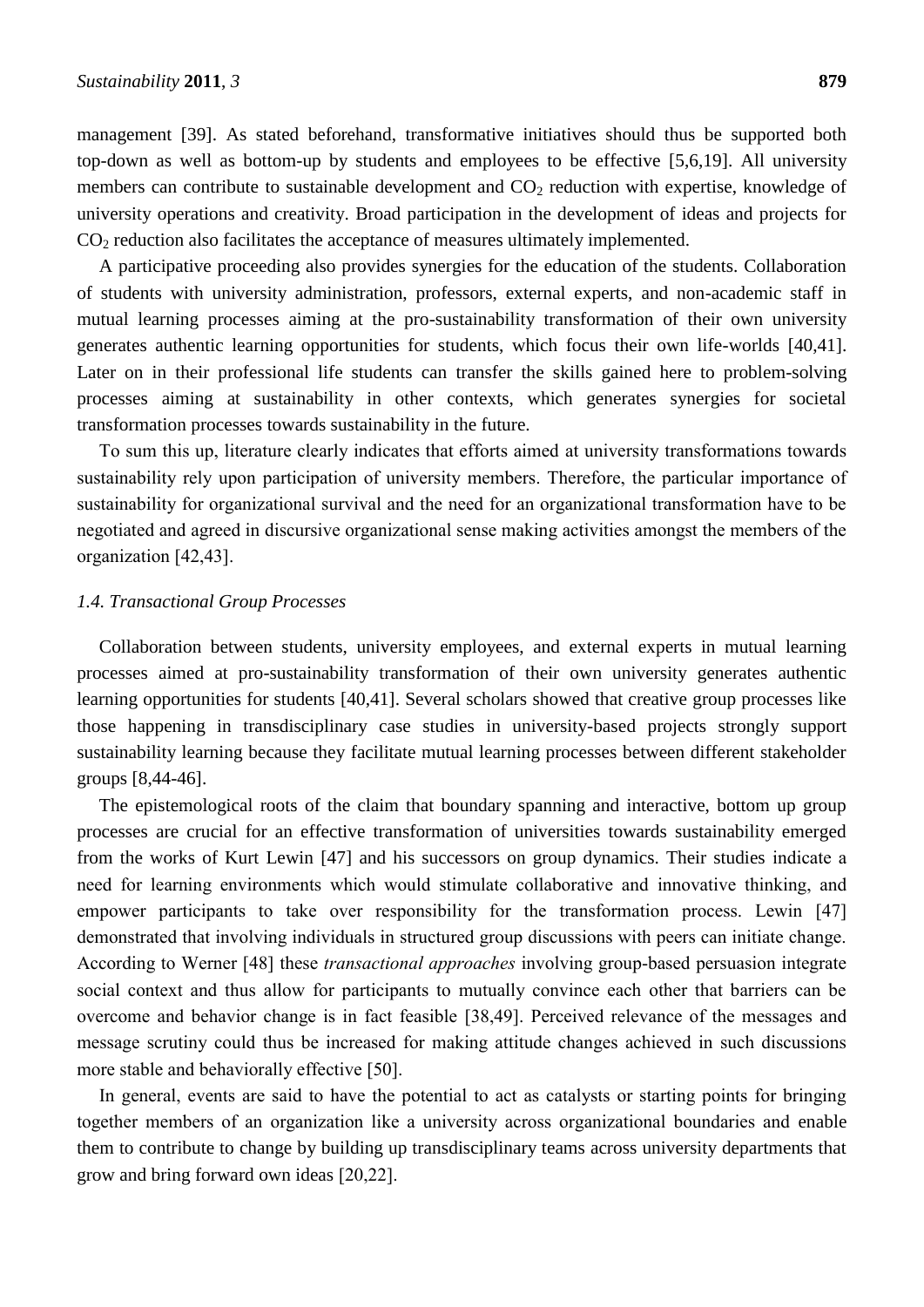#### *1.5. Research Questions*

As described above, so far authors of a large number of conceptual papers agree that events can initiate transdisciplinary, cross-boundary group processes which are crucial for the pro-sustainability transformation of a university. This study investigates on an empirical basis how unconferencing can be applied in a university to organize group processes in a way that cooperation, creativity, active participation, mutual trust and learning are enhanced and sustainability oriented collective processes and transformations are facilitated. Specifically, the research question was if the theoretically predicted effects of unconferencing could be found in its application, particularly in terms of creativity, systems connectivity, mutual learning, and outputs.

It presents a case study of a large Swiss university, ETH Zurich, which used unconferencing as method to engage students, academics, staff and external experts into a mutual learning process [22] aimed at setting up project groups capable and willing to develop and implement proposals for reducing its  $CO<sub>2</sub>$  emissions. The empirical study first analyses the effectiveness of the unconference conducted through studying the sustainability impacts of the projects which have been developed. It secondly strives for the identification of process factors or mechanisms which account for the instrumentality of the approach in initiating group processes that generate such tangible effects. The main research interest was accordingly to find out whether the unconferencing approach proved suitable to produce pro-sustainability transformations and to investigate which aspects of the unconferencing method enhanced group processes.

#### **2. Application of Unconferencing for Initiating Pro-Sustainability Transformation at ETH Zurich to Reduce CO<sup>2</sup>**

ETH Zurich is a large Swiss university: In 2008, it counted 15,093 students, 372 professorships and 9,049 members of scientific staff. Research and teaching is done in the five different disciplines Architecture and Building Science (two departments), Engineering Sciences (six departments), Natural Sciences and Mathematics (four departments), System Oriented Natural Sciences (three departments) and Management and Social Sciences (two departments). In 2008, the university had an annual budget of 1,012 million CHF [51].

Since 1999, the university has a department for the management of environmental resources called RUMBA. The objective of this department is to reduce environmental impact, to ensure efficient energy consumption, and to become a role model in environmental management. Since its establishment, the department has been responsible for the measurement and communication of environmental key data and launched several activities for raising awareness on environmental issues like for example the initiative "bike to work".

In 2008, the university board decided that it would be time for an initiative with higher transformative impact and a more active integration of students into environmental, sustainability oriented activities. It therefore initiated a team called ECOWORKS consisting of representatives of RUMBA, environmental consultants from a university spin off, members of the student association for sustainable development, and a marketing agency. Together, this team was assigned to develop an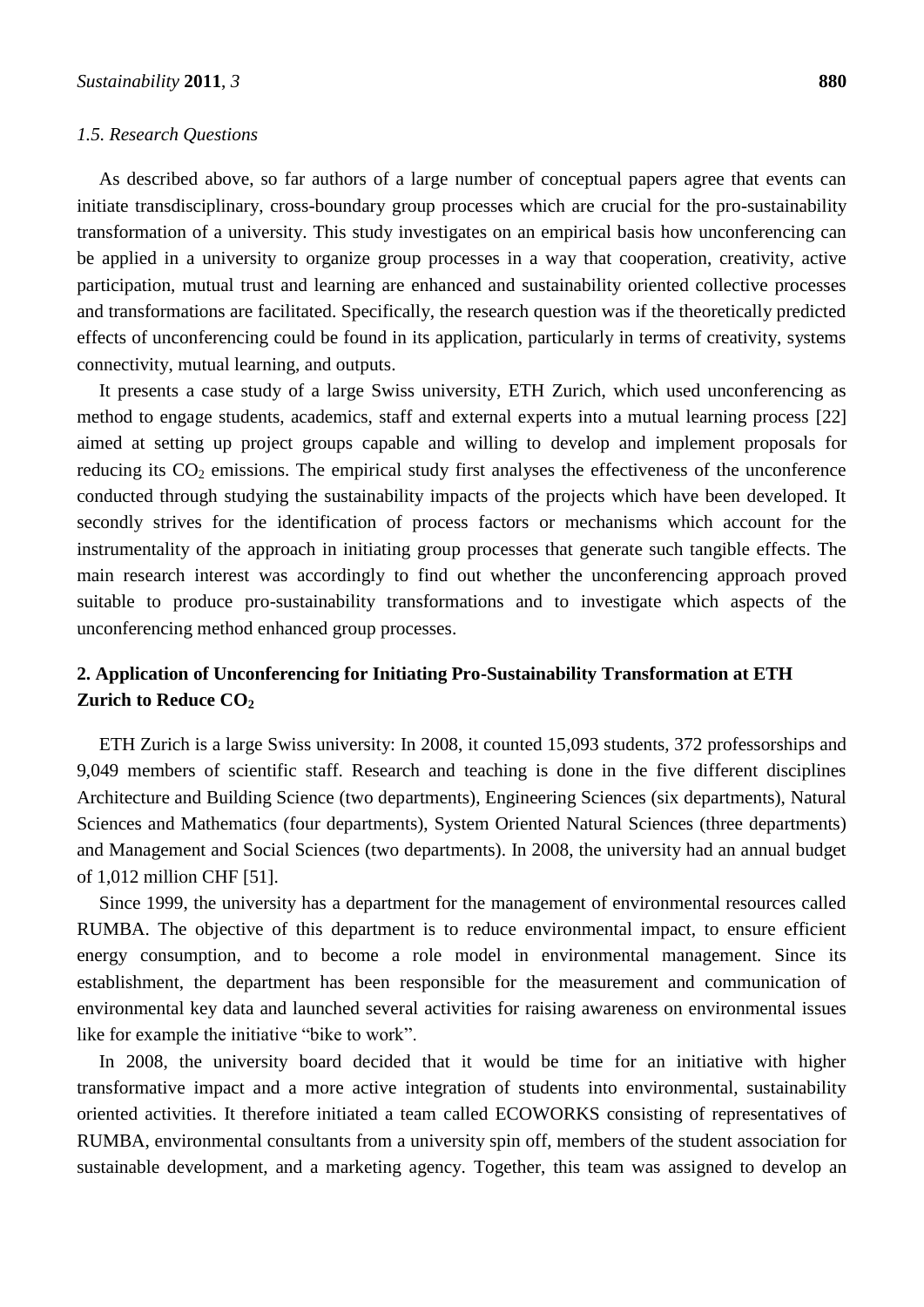effective initiative for reducing the *per capita* consumption of 1.5 tons  $CO_2$  in 2007 to 1 ton per capita/year with the help of students and staff [52].

The ECOWORKS team developed an online platform where ETH members could hand in, discuss and follow up project proposals for  $CO<sub>2</sub>$  reduction. The team members however were very clear about the issue that a platform alone would not be sufficient to trigger participation and takeover of responsibility by university members. They therefore decided to have a launch event for the platform for generating implementable project ideas that would lead to a reduction of  $CO<sub>2</sub>$ . They came across a local unconferencing association called "unBla" [20] and decided to apply unconferencing as event format for their launch event.

In November 2008, the university ran a 24-hour unconference with approximately 110 interested volunteering students, professors and environmental experts participating. The project proposals developed during the event were evaluated by a jury and after the event by experts of the university responsible for realizing the most viable and promising project ideas. Real impact of the event on sustainability of campus operations was ensured and communicated to the conference attendees beforehand to motivate them for active engagement.

The event was designed as follows:

- 1. It started at midday with a general introduction by the university's vice president followed by a *domain mapping* exercise aimed at creating a common understanding of the topic domains future projects would have to address. Already during registration process, participants signed in for one of the five domains (i) sustainability in general, (ii) water, (iii) energy, (iv) mobility and (v) waste. At the event, they were distributed in groups according to their interest and worked out large wall papers highlighting issues in their topic domains as well as links between the domains.
- 2. The domain mapping was followed by a *networking exercise* where participants met in a moderated process and talked to at least five other participants who were unknown to them before. This step aimed at giving people an understanding about who the other participants were, at making them feel more comfortable, creating ties between them, breaking up existing groups and connecting people with similar interests and ideas.
- 3. The next step was an *idea market* where people first described their ideas shortly on dedicated sheets. They then presented their ideas to the whole audience, thereby identifying people with similar ideas and connecting to them. Idea sheets were then exhibited on the walls and participants were given the opportunity to talk to idea owners and subscribe to ideas to form project teams. During this phase, from 50 initial ideas 17 project teams emerged which have been facilitated to plan their work until the next day.
- 4. The idea market was followed by a networking reception and a dinner where business people and experts came in and helped the student groups with sharpening their ideas.
- 5. After dinner, work in project groups started. The proposal format and requirements were introduced to the groups and they started to work out their project proposals. Participants were free to work overnight; however the last work groups stopped at 2 am to have a rest.
- 6. *Business expert breakfast* was served between 8 and 10 am on the second day. Here again experts joined the students and helped them to mature their ideas. The project maturation phase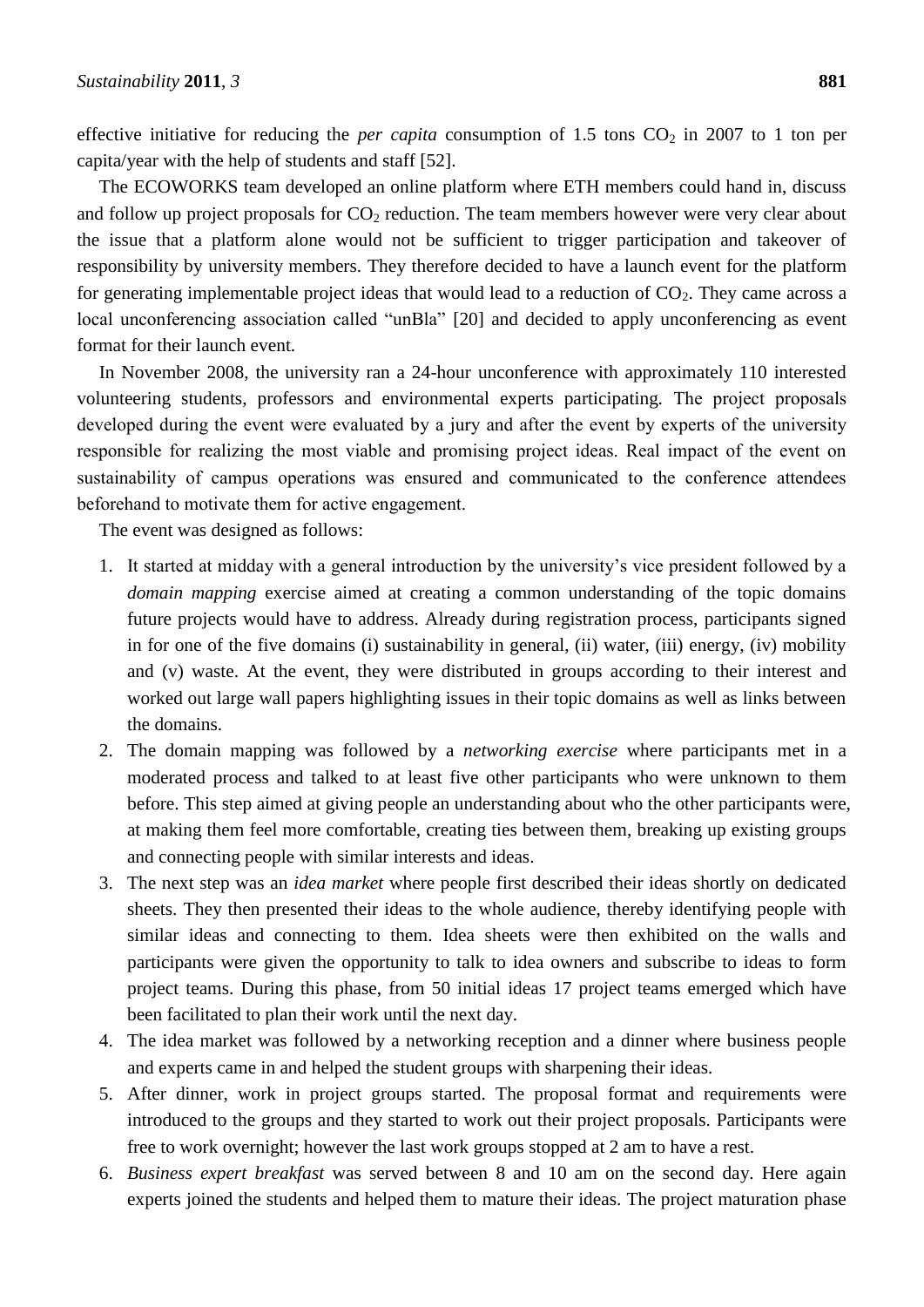lasted until midday, as project proposals had to be handed in exactly 24 hours after the event started.

- 7. While a *jury* of university professors and CO<sub>2</sub> experts from industry evaluated the proposals, students presented their work to each other and acted as a peoples' jury who selected the two most popular project ideas.
- 8. Two hours later, the jury presented the winning projects in an *award ceremony*. The event closed with a reception.

#### **3. Methods**

Our study was aimed at investigating on an empirical basis how the unconference format and its underlying mechanisms were instrumental in organizing group processes in a way that cooperation, creativity, active participation, mutual trust and learning are enhanced and making their effects last beyond the unconference itself. This is an exploratory research question insofar as it calls for identifying and describing the underlying mechanisms of unconferencing that became effective at organizational (university), social (group) and individual level as well as for revealing how these effects contributed to ecologically sustainable outcomes and the transformation of the university. It implies an inductive research design because the phenomenon at hand is as yet poorly understood. Therefore, a case study appeared as particularly appropriate research strategy because by using multiple sources of evidence [53], this research design allows for investigating "*(…) a contemporary phenomenon within its real-life context, when the boundaries between the phenomenon and the context are not evident*" [54]. We triangulated different qualitative research methods [55,56], namely participatory observation, narrative interviews, a participant survey and document analysis. Method triangulation allowed us to gather complementary data on the issue.

#### *3.1. Participatory Observation*

Seven researchers participated in the event in the role of observers-as-participants [57,58]. Conference participants were informed that there were researchers observing their actions and communications, but the identity of these people remained wholly concealed. The aim behind this ethnographic research approach [59] was to shed more light on revealing group effects, *i.e.*, how social order in unconferences is (self-) generated in and through its practices [60]. The research field emerged at the moment we started the observations and dissolved 24 hours later with the end of the unconference; the short time frame however made it difficult for researchers to gather meaningful data besides their engagement within the groups they observed.

We therefore followed the advice by Flick [61] and used a structured observation guideline for documentation. The researchers filled it in for the different phases in the overall group of participants (domain mapping, networking, idea market) and five different phases of project work (starting phase after dinner, after the first two hours, after breakfast the next morning, two hours after breakfast, 30 min before hand in of proposals). They applied different observation guidelines for these phases which represent our operationalization of potential effects of power, the creation of structural links, individual knowledge transformation and social learning during the event into observable individual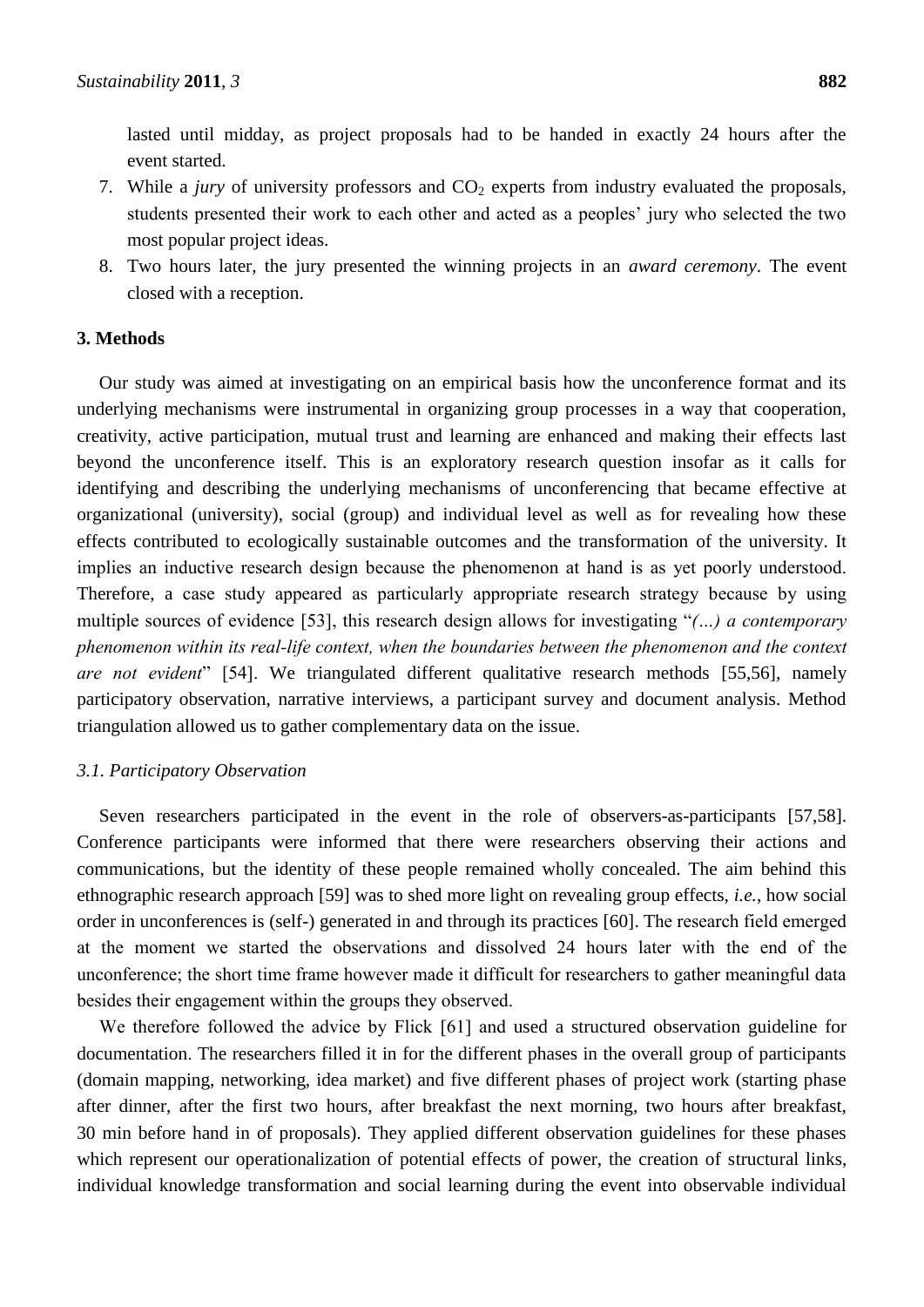and social actions. They additionally contained a field labeled with "other notes" which allowed for documenting any other observation.

The findings were analyzed in various iterative circles: In the first step, seven student researchers and a professor interpreted (structured observations) and coded (open observations) the material independently. In the next step, students came together in groups of three or four people and developed a group interpretation. Then, the findings of the two groups and the professor were compared and a common interpretation was developed.

#### *3.2. Narrative Interviews*

In narrative interviews [62], 20 participants were asked to reconstruct their individual experience during the unconference. The narrative interview technique provides access to experiences that constitute the everyday reality of the narrators through asking respondents to tell stories without offering any elaborated categories or concepts [63]. By emphasizing and repeating specific aspects and interpreting certain occurrences, the narrator's frame of reference becomes accessible.

The narrative interviews were held right after groups handed in their proposals. The interviewees have been asked the following question to stimulate the narration: "Mister/Miss..., I would like to ask you to tell me what happened to you during the last 24 hours. Please start with the situation at the beginning of the event and describe thereafter everything that happened during the event until now."

To analyze the interviews, four student researchers and a professor coded the material independently; they noted themes and clustered them into topics [64]. To reduce the influence of their own recognition patterns and increasing the interpretive validity, student researchers then came together and developed a common group interpretation. This interpretation was compared to the interpretation of the professor in a final step.

#### *3.3. Participant Survey*

At the end of the unconference, participants were asked to fill in a participant survey [64]. The survey contained four qualitative questions which asked what the participants learned during the event, what their major benefit was, what they would suggest to change in the organization/design of the event and how they felt right after the event. The participant survey was handed in by 48 (43%) of the 112 participants.

The answers to the qualitative questions were analyzed in the same sequence as the observations. Again, an open coding procedure was applied [64] as described above for the narrative interviews.

#### *3.4. Document Analysis*

Documents "*represent a specific version of realities constructed for specific purposes.*" [61,65]. In order to understand how the institution assessed and communicated the effects of the unconference as well as their sustainability, we collected documents that were produced between November 2008 and April 2010 by different university actors involved in the unconference and the transformation process such as jury members, event organizers and university. The body of documents includes jury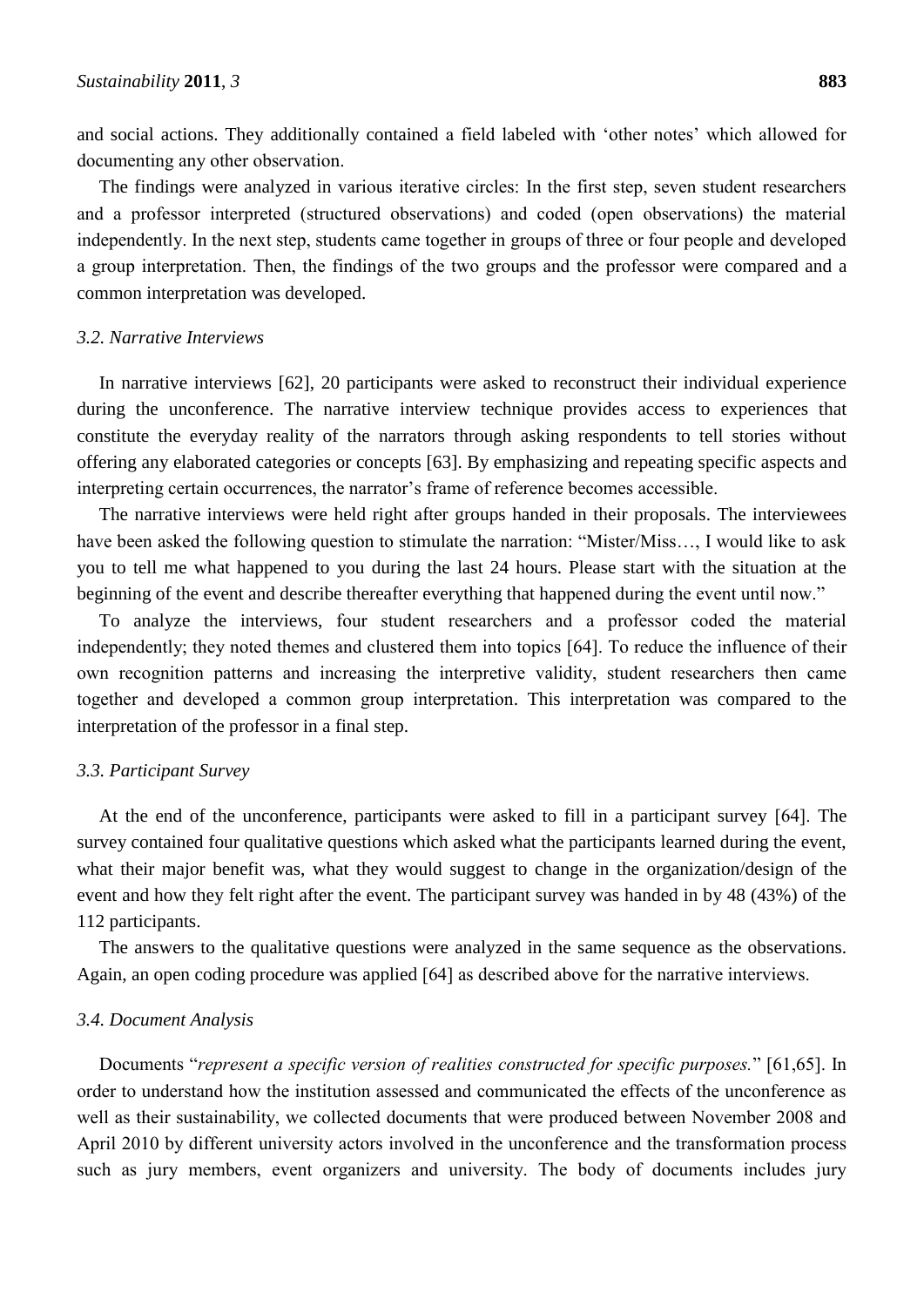evaluations, newsletters and environmental reports of the university. These documents were again analyzed with an open coding procedure as described above in the same sequence as the other data.

#### **4. Findings**

Below, we describe the process factors or mechanisms of unconferencing that were operative in the group work and the mutual learning which took place (Sections 4.1–4.3). These aspects account for the instrumentality of the unconferencing approach in initiating group processes that generate tangible effects in pro-sustainability transformations. We then (Section 4.4) have a look at the effectiveness of the unconference in terms of tangible effects (in particular  $CO<sub>2</sub>$  reduction) through studying the actual and prospective sustainability impacts of the projects which have been developed.

#### *4.1. Open Atmosphere and Creativity*

An important topic in the narrative interviews was the atmosphere that was described as open, creative and supporting idea sharing, or, as one participant puts it: "I perceive it as a really cool open *source atmosphere*". People liked the large room without tables and chairs for the interactive sessions, and they enjoyed the decoration. They also felt esteemed by the organizers and the service personnel, apparently an unusual experience for students which has been highlighted several times. Participants also liked the good humor within the group.

When telling what happened to them during the last 24 hours, interviewees talked in narrative interviews about the first phase of the event until the end of project team formation at step 4 much more than about the proposal development phase in teams. It seems as if they collectively divided the event into two phases: the creative, interactive and easy phase in the big group with all participants, and the serious and hard working phase in the project groups. While everybody talked a lot about the first phase and half of the interviewees even remembered in detail all sub-activities of bigger tasks (domain mapping, networking, idea market)—except the opening speech (!))—the work in the project teams was only briefly described. We assume that this is caused by the first part being unusual to them, while they are used to project work which is a standard work process in their university studies.

#### *4.2. Systems Connectivity in a Power Free Environment*

The list of participants reveals that the event attracted participants from 13 different disciplinary backgrounds, *i.e.*, agricultural and food sciences, architecture, construction and geomatics, bio systems, chemistry and applied biosciences, earth sciences, informatics, information and electro technology, material sciences, mechanical and process engineering, management and ecosystems, and physics. We also recognize diversity when we look at the educational backgrounds of the participants: The event attracted Bachelor, Master and postgraduate students as well as PhD students and associate professors.

The observers documented their experiences with the creation of structural links and power relations. During the whole event, they did not observe a single exclusion of participants due to first level classifications (the clothes, the experience, the voice, *etc.* of others). Observations show that existing group structures have been systematically broken up during the first phase of the event, that a lot of communication took place between people from different disciplines and that new groups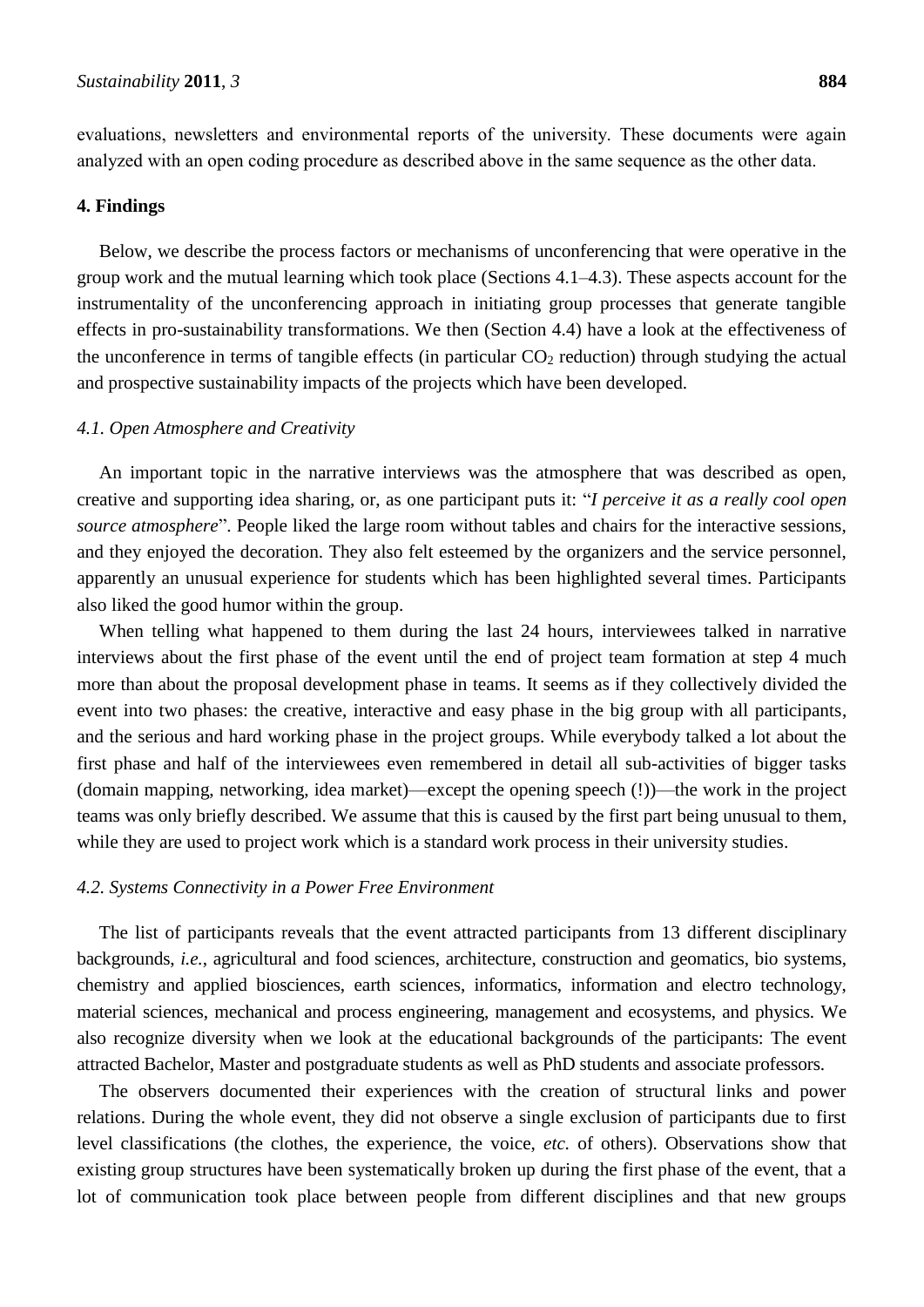emerged during the idea market. Figure 1 below visualizes how the dissolution of existing groups and the creation of new ones happened accordingly to the sequence of process steps from domain mapping (first exercise) via networking (second exercise to idea market (third exercise).





Findings from the survey and the narrative interviews support these observation results. In their qualitative answers to the survey, participants highlighted that they benefitted most from meeting other people through the networking exercise (28 answers). In narrative interviews, the networking exercise has been praised by most interviewees for supporting them in getting to know other people from other departments and disciplines, engaging into intensive dialogue with them, identifying participants with similar issues and ideas and developing a feeling of group belonging.

This creation of structural links happened in a power free environment, *i.e.*, an environment that is not determined by pre-existing power structures such as hierarchies or professional status. We found in the narrative interviews that cooperation happened between participants with similar ideas and that a common vision of the project idea emerged from intensive discussions. Findings from the observations additionally show that during the work in the project groups, roles in the groups emerged due to the expertise of people instead of a professional status (like Dr., Prof. *etc.*) and task assignment happened rather by volunteering than by orders. In project teams, participants actively listened to each other and presented even unfinished ideas. Misunderstandings were regularly perceived as such and discussed; criticism was formulated in an objective manner.

#### *4.3. Mutual Learning*

With our case study, we investigated whether unconferencing supported perspective taking, creativity, knowledge exchange, synthesis and transformation of knowledge, and if so, how.

From our data, we found that social learning and knowledge transformation are closely related. In their answers to the qualitative questions of the survey participants stated they enjoyed working on own ideas and bringing them forward (8 answers) as well as experiencing a large group moderation process (16 answers). They furthermore acknowledged that their major learning gains resulted from capitalizing on other peoples' expertise what enabled them to generate new ideas in the thematic area of CO<sup>2</sup> reduction (20 answers). Additionally, they confirmed an increase of their capabilities for working effectively in a team (19 answers).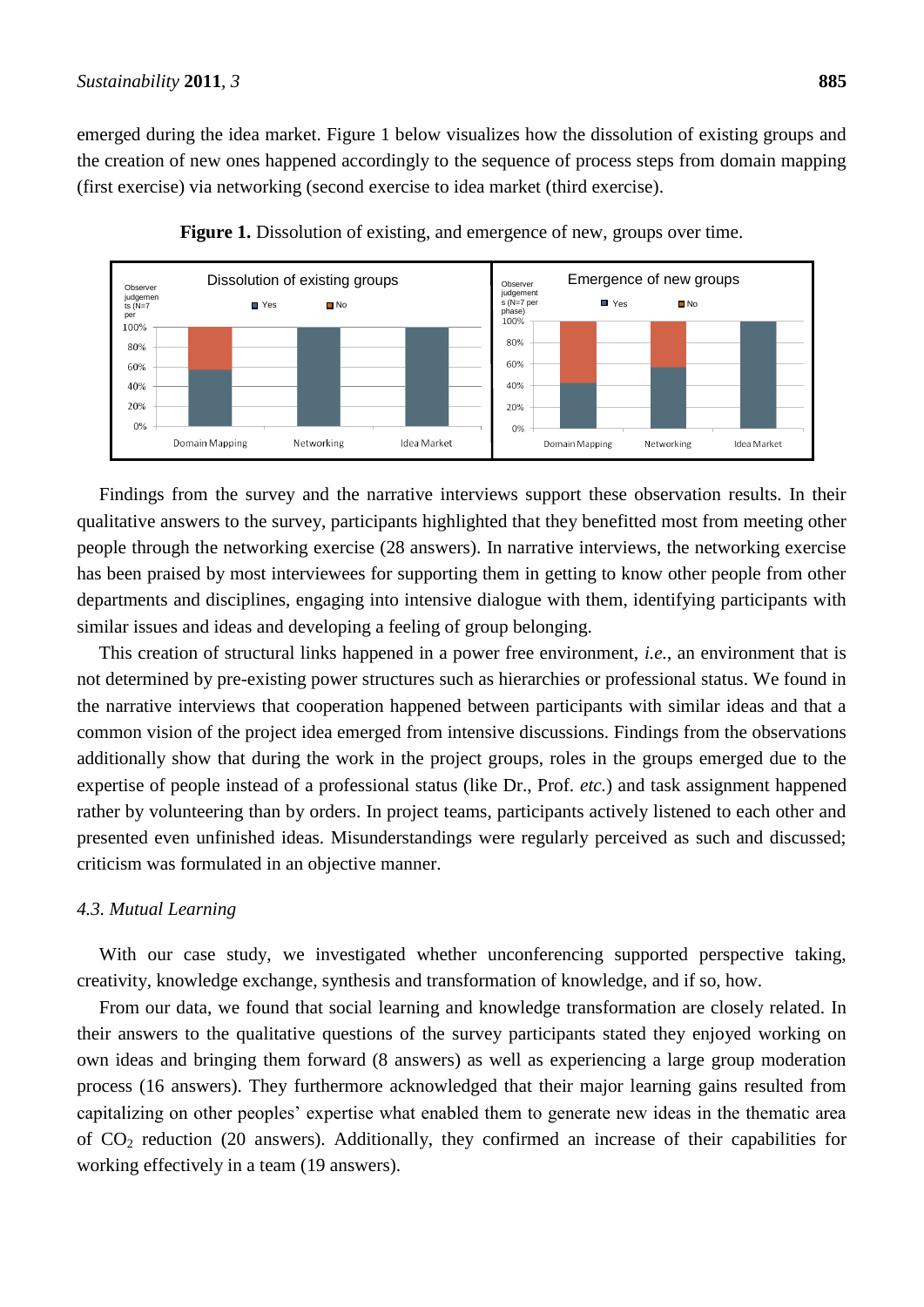#### 4.3.1. Facilitation

A lot of positive aspects of *facilitation* have been mentioned in the narrative interviews especially concerning the first phase of the event in the large group. One motivation to participate in the event mentioned by half of the interviewees was curiosity concerning the event format. As they never participated in an unconference before, they had no clear idea about what would happen and how the event would be designed in detail. When reconstructing their experiences, interviewees highlighted that facilitators excellently structured the event and guided the open innovation process. Or, as one of the participants puts it: "It is one of the best workshops I ever attended because you know, everything *went so in order*" (sic! for *smoothly* Ed.). Participants underlined that facilitation enabled them to exchange ideas, to make points of view explicit, to bring in their own ideas and to develop them further. One third of the interviewees reported learning effects related to the positive impact of the different methods applied during the unconference on the event results because these methods fostered the formation of motivated and competent project teams and in consequence the development of high quality proposals.

#### 4.3.2. Motivation and Engagement

The major *motivation* to engage in the event mentioned by the majority of the interviewees was to impact the way the university deals with  $CO<sub>2</sub>$ . They strived for developing and implementing own ideas. This is also reflected in the strong orientation towards developing projects as well as master and PhD theses out of the work done at the event. The interviews showed that most participants did not just come for a two day event but aimed at making their project happen afterwards. The willingness to engage in event activities clearly impacted what participants reflected upon and were able to learn, in other words to how far individual knowledge transformation took place. Those who aimed at implementing their own ideas described the process of convincing other people to join their team as intensive and sometimes even exhausting. About one third, *i.e.*, seven of the interviewees reflected their role as idea owner and reported learning points about own competences (like being precise, providing good arguments, leading group discussions, *etc.*). Reflection has been indicated as important trigger for changing own behavior. For example, participants who did not indicate clear preferences and competences felt that finding interesting communication partners during the networking exercise was difficult. Several interviewees report that they reflected upon the issue and changed their behavior for the following idea market phase: Here, it was important to them to formulate ideas and how they could contribute to them in a very clear manner.

#### 4.3.3. Engagement and Sensing Time

The amount of active participation also strongly impacted on how time was sensed by the participants. Almost half of the interviewees mentioned that although the first interactive phase lasted four hours, they totally lost track of time. Another third valued the first part of the event a lot but always felt that they should start working now: These participants usually arrived at the event with a strong vision of an idea and some followers to form a team and were very keen to work on the idea.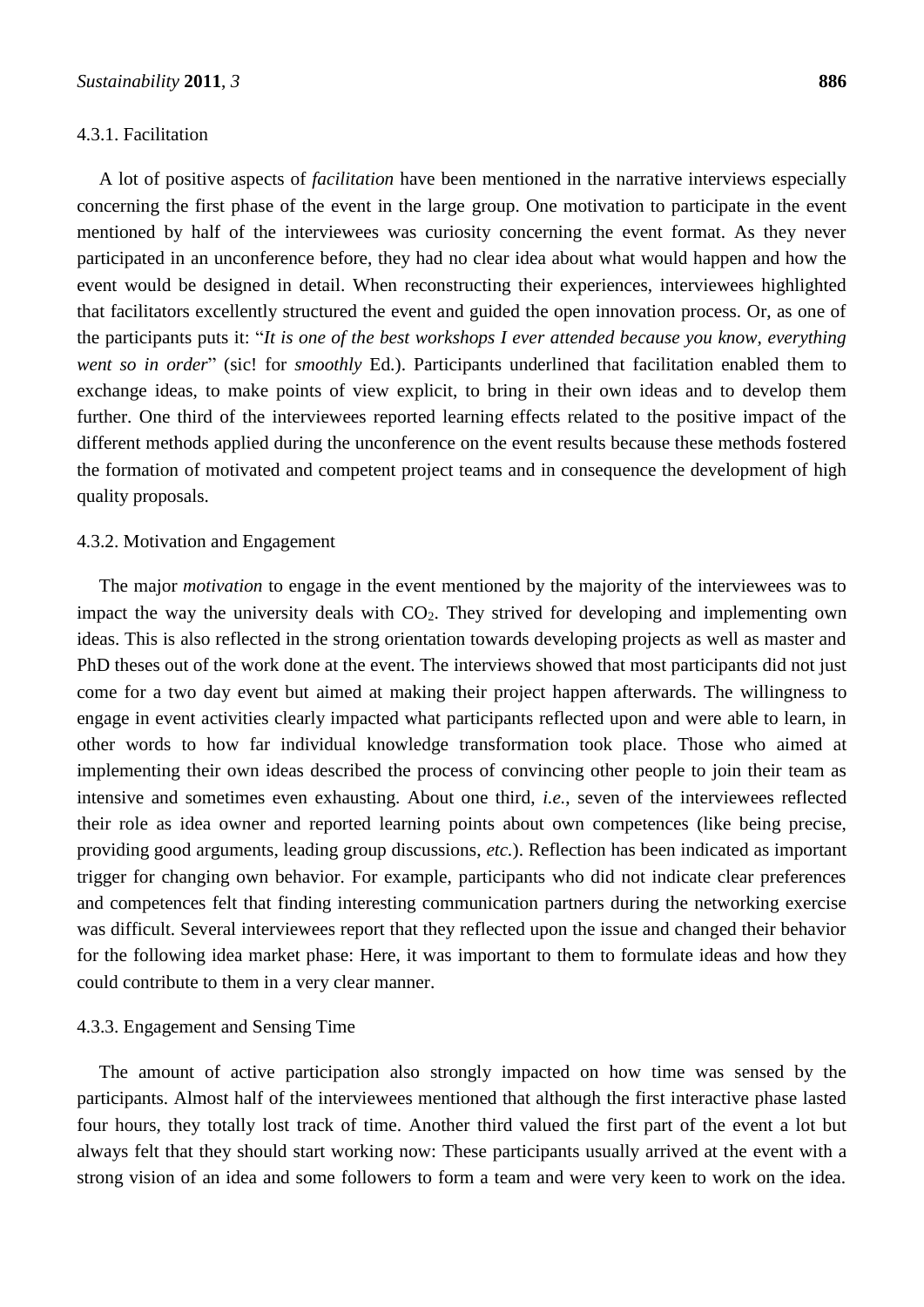Two interviewees who reported that they did not engage actively in several tasks felt that these tasks took too much time.

#### 4.3.4. Adaptation of Project Ideas and Roles

Observation results show that there was not a single project group where participants kept the initial project idea without modification. Instead, participants discussed different opinions and developed a common project vision which was different from the initial idea. This indicates a social learning process involving adaptation of initial individual viewpoints (knowledge transformation). Another effect of social learning mentioned by all participants was the one of developing common project team working routines enabling them to cooperate in the morning better than the previous evening.

During the project proposal development phases, observers identified several changes in the roles of project team members. On average, there was at least one role change per phase in three out of the seven observed project groups. As role changes have been reported as not forced but self-motivated, they indicate knowledge transformation of individuals who redefine their own role in the group.

#### *4.4. Outputs*

Within the 24 hours of the event, participants developed 17 project proposals which were all eligible for evaluation and entailed realistic ideas for  $CO<sub>2</sub>$  reduction at the university. The project ideas ranged from the Eco-Paparazzo, an internet portal to pillory energy waste, to construction measures (e.g., implementation of heat exchangers, use of solar- and wind energy) and technical tricks like a better switch-off of the standby modus or a behavior change project called "choose stairs–not lifts" [52]. A list of the proposals with short descriptions is presented in Table 1 below.

| <b>Project title</b>     | <b>Short description</b>                                                            |  |  |
|--------------------------|-------------------------------------------------------------------------------------|--|--|
| <b>Winning proposals</b> |                                                                                     |  |  |
| <b>Improved Printing</b> | Improving ETH's printing system to save a major part of the printing resources like |  |  |
| System                   | paper, toner, hardware, power.                                                      |  |  |
| Trainforplane            | Optimizing the current travel behavior of ETH staff by developing new processes for |  |  |
|                          | business-trip booking                                                               |  |  |
|                          | Raise awareness of employees concerning $CO2$ emissions and real advantages         |  |  |
|                          | of plane vs. train.                                                                 |  |  |
|                          | Eventually change existing rules of reimbursement of travel expenses.               |  |  |
| Eat less $CO2$           | Effective reduction of meat consumption in the ETH dining halls by                  |  |  |
|                          | increasing the appeal of vegetarian meals,                                          |  |  |
|                          | altering meat containing meals.                                                     |  |  |
| <b>PUBLICA Low</b>       | Eco-friendly investment of pension funds with the potential to compensate the       |  |  |
| Carbon Fund              | indirect $CO2$ footprint of the institution about four times.                       |  |  |

| <b>Table 1.</b> List of proposals (adapted from [66]). |  |  |
|--------------------------------------------------------|--|--|
|--------------------------------------------------------|--|--|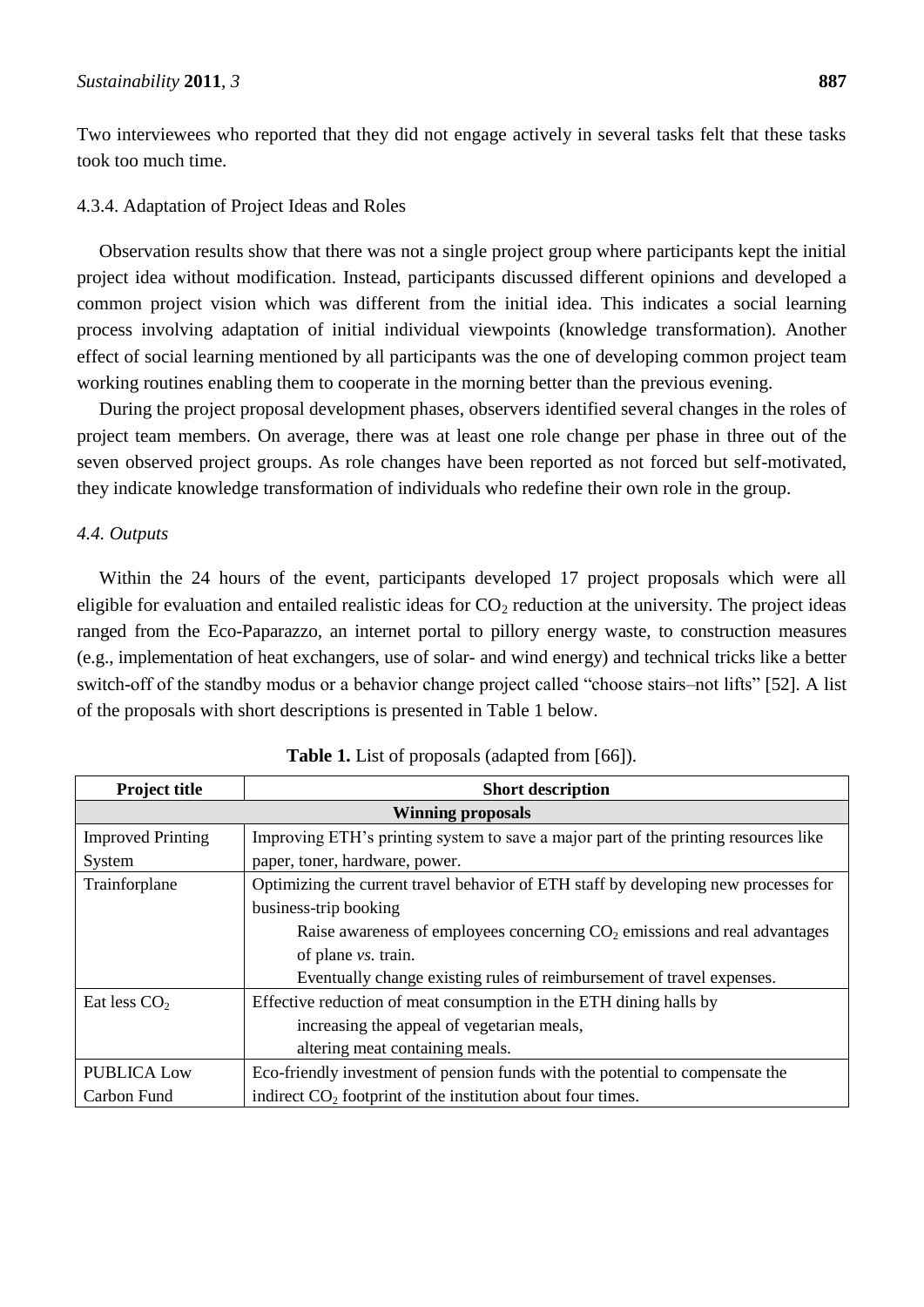| <b>Project title</b>     | <b>Short description</b>                                                                |  |
|--------------------------|-----------------------------------------------------------------------------------------|--|
| <b>Further proposals</b> |                                                                                         |  |
| Energy Paparazzi         | Daily updated yellow-press style website where individuals who commit                   |  |
|                          | environmental sins are exposed.                                                         |  |
| ecoAct                   | Raise awareness of students on their personal $CO2$ -impact and possibilities to reduce |  |
|                          | it through signs across the campus and a $CO2$ information pool (website).              |  |
| Water-heat-exchange      | Implementing heat-exchangers in wastewater pipes                                        |  |
| Akanthus                 | Real-time life cycle assessment                                                         |  |
| Choose Stairs-not lift   | Raise awareness about negative environmental impacts of using lifts instead of stairs   |  |
| Inno-Rain                | Using rainwater for toilet flush                                                        |  |
| [re]CYCLING              | Producing energy by sportive activities on workout equipment in the gym at ETH.         |  |
| Windows lab              | Adapting an existing solution from the ETH main building to another building to shut    |  |
| overnight shutdown       | down overnight student PCs and lab computers.                                           |  |
| Human dynamo             | Transforming energy resulting from stepping on the floor into electric power by         |  |
|                          | dynamos                                                                                 |  |
| ENValuate                | Web-based tool for monitoring and assessing alternative options of all aspects of       |  |
|                          | ETH which have an effect on the environment.                                            |  |
| Figure of your           | Calculator for assessing individual $CO2$ consumption which also provides easy          |  |
| lifestyle                | options for reductions.                                                                 |  |
| SunWindProject           | Installing a solar and wind energy park at the roof of a large department building      |  |
| <b>Integrated Energy</b> | ETH will produce and convert energy fully based on renewable and $CO_2$ -free           |  |
| Production               | technologies.                                                                           |  |

**Table 1.** *Cont.*

Experts from the jury acknowledged that the number and quality of ideas was extraordinary high [52] which suggests that unconferencing is a viable method for developing high quality project proposals in a relatively short period of time. In the narrative interviews, several interviewees talked about enthusiasm in their group to implement the proposal developed and high interest in the (upcoming) decision of the jury. One of them pointed to the need for investment by the university for implementing the ideas. Most interviewees express pride in the results of their work. Similarly in the participant survey, 11 participants affirmed their motivation to continue to work on their project after the event (without having been asked about this motivation).

#### *4.5. Project Implementation and Sustainability*

Of the 17 project proposals, 10 projects have been realized. Not all projects are equally well documented, so it is a matter of guesswork to quantify their ecological impact.

Two projects actually aimed to reduce current  $CO<sub>2</sub>$  emissions and energy consumption. The Windows Lab Overnight Shutdown project developed and implemented a system to switch of windows machines in computer labs at night. The project was trialed in a department with a total of eight computers. Shutting down the machines over night saved about 30 kWh per day—double the amount on weekends [67]. Using ball park figures (143 g  $CO<sub>2</sub>/kWh$  electricity, 'Swiss mix'; compare http://www.co2-monitor.ch/en/facts/glossary/) that is about 2 tons of  $CO<sub>2</sub>$  per year. The pilot Eaternity (Eat less  $CO_2$ ) reduced the  $CO_2$  emissions of canteen food by reducing the amount of meat used and by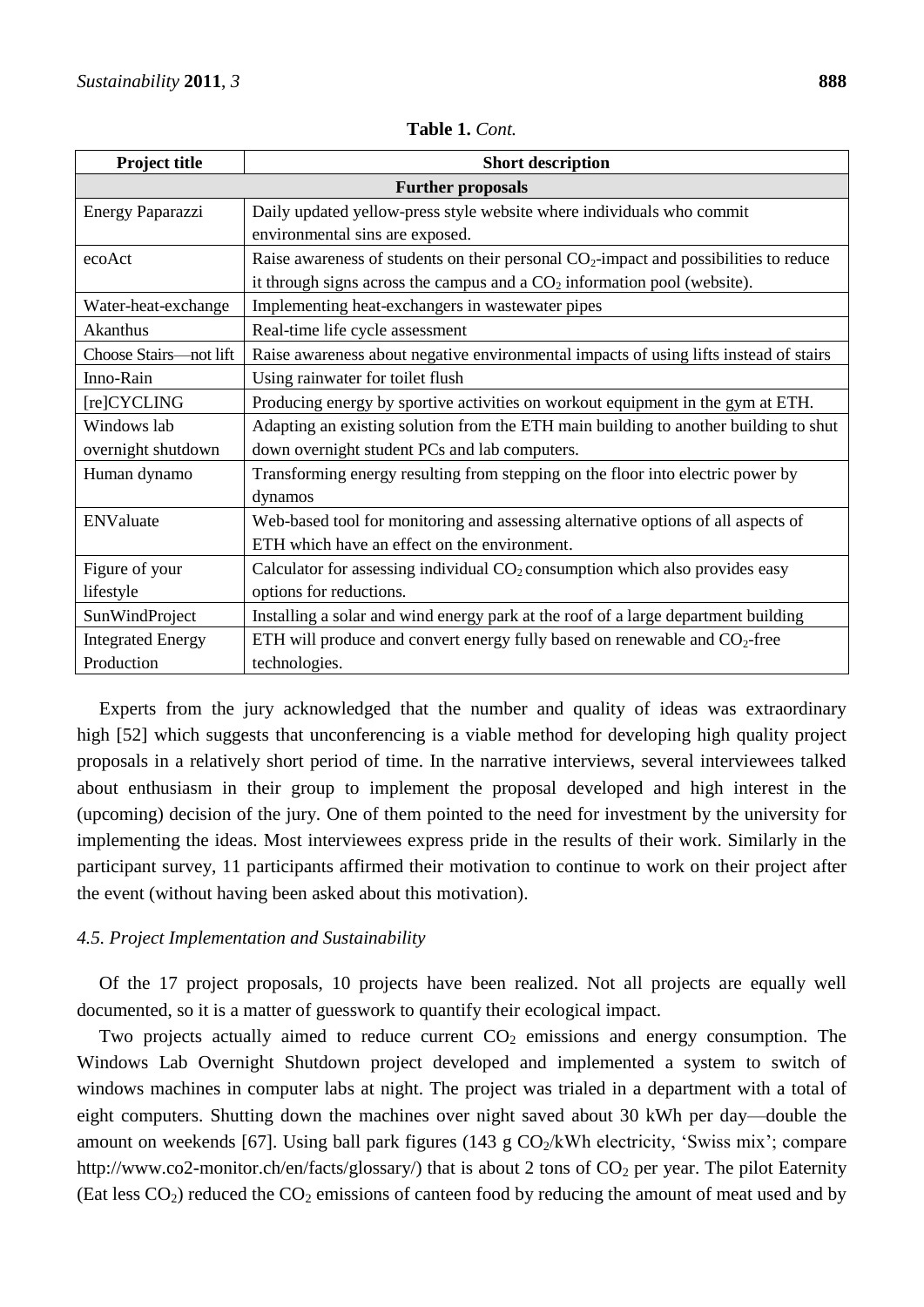increasing the proportion of locally sourced ingredients. Students were very successful in doing so, and recently asked to adapt this concept to a canteen of a big company. On the first day of its three-week trial Eaternity served about 300 meals which is one fifth of the average 1,500 meals served daily [68]. In total, the trial was reported to have saved 1.1 tons of  $CO<sub>2</sub>$  [69].

The two projects that were concerned with recovering energy spent at spinning bikes at the campus gym, the [re]CYCLING Project, and the Human Dynamo project, aiming at recovering the energy of people walking. ASVZ Energy Recovery Project projected an energy production of about 2.51 MWh per year (based on 25 bikes); [70]. Using the above ball park figures that would result in 0.36 tons of  $CO<sub>2</sub>$  saved. A prototype of an energy generating spinning bike has been built, revised estimates were at 219 kWh per year for one bike or 5.5 MWh per year  $(0.78 \text{ tons of } CO_2)$ . For the Human Dynamo project no actual calculations are available. The team around Rotterdam's "sustainable dancefloor" project showed that the energy generated by one dancer in such system would be "*maximum 80–100 W or an average of 20–30 W over a time period of 10 s*" [71]. These figures do not allow a conversion into tons of  $CO<sub>2</sub>$  since installed floor space and rate of use are driving factors; studies from the use of the system are not available since the "sustainable" dance club in question, depending heavily on city council money, closed down in 2010 after less than two years operation when subsidies were cut.

The two projects ENValuate and ecoAct focused after the event on the  $CO<sub>2</sub>$  emissions of the campus events and developed proposals to reduce them. They realized two projects, the project Sustainable Conference Organization which analyzed an academic conference, and the project ASVZ Sola-Staffette Oekobilanz which analyzed an annual students' sports event. The academic conference analyzed in the Sustainable Conference Organization project was attended by 356 participants from 32 countries. It generated 475 tons of  $CO<sub>2</sub>$  (97% of which from flights alone). Recommendations for future conferences are to avoid, reduce or offset  $CO_2$  emissions from travel, to work with "sustainable" hotels and catering and to reduce printing [72]. ASVZ Sola-Staffette Oekobilanz study found that 74% of total  $CO<sub>2</sub>$  emissions were caused by travelling to the event, a lower percentage than for the conference since the event is of local nature. Depending on the calculation model, the event caused between 125 (realistic scenario) and 201 ('pessimistic' scenario) tons of  $CO<sub>2</sub>$  emissions—while a standard calculator would estimate  $240$  tons of  $CO<sub>2</sub>$  emissions. The study discusses various options to reduce emissions; however  $CO_2$  compensations is seen as the most adequate solution [73].

The four remaining projects dealt with tools for the analysis of buildings or household appliances, and with awareness and change campaigns for education and research. Since these projects did not generate any direct positive effect in terms of  $CO<sub>2</sub>$  or energy, we exclude them from the further analysis.

#### **5. Discussion and Conclusions**

From our findings presented above, we can draw the following conclusions concerning our research questions:

The empirical study first aimed at analyzing the effectiveness of the unconference conducted through studying the sustainability impacts of the projects which have been developed. As discussed, the unconference developed within 24 hours 17 high quality project proposals of which 10 were implemented for transforming the university towards lower  $CO<sub>2</sub>$  emissions. These projects reduced  $CO<sub>2</sub>$  with the above specified amounts.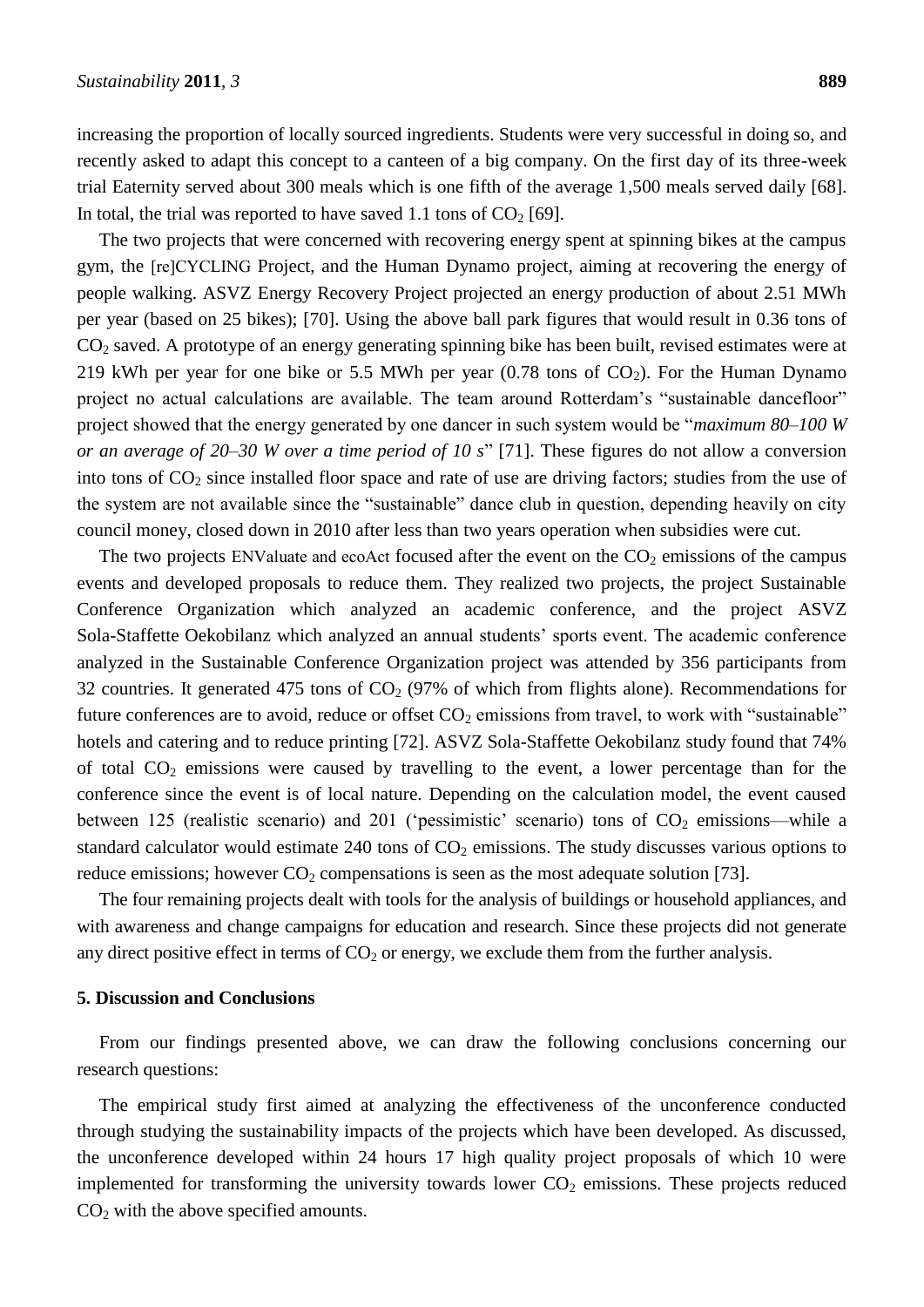The unconference was a first step the universities' way towards more sustainability. It did not only produce project proposals but also generated motivation amongst the participants to implement these projects [66,74-76]. Our study enabled us to identify some process factors and mechanisms which presumably account for the instrumentality of the approach in initiating group processes that generate such tangible effects. We found that first, in the case study presented unconferencing supported the creation of structural links between participants from different organizational (university) sub systems and led to improved system connectivity. Especially during the first phase, a lot of interdisciplinary contacts were established. Participants developed a feeling of belonging. We also showed that discussions took place in a power free environment, participants engaged in the different processes openly and roles and tasks have been assigned due to expertise instead of status. In the project groups, everybody's voice was esteemed. Second, we found out that participants engaged in a mutual learning process. We identified different processes of perspective taking, knowledge sharing, development of common ideas and individual knowledge transformation based upon self reflection. We also saw that facilitation was important to bring these effects about. Especially the application of performative methods in the first phase of the event enabled participants to open up and develop and share ideas. The individual engagement impacted the experiences made and the learning outcomes of people. Even participants who did not engage very actively into networking experienced its effects: How one participant puts it, the "*networking happened automatically, people came and talked to me*". However, it seems as if active participation stimulated reflection, and especially idea owners who organized a project team for their idea talked a lot about their learning gains during the process. Individual knowledge transformation was always strongly linked to social learning processes, an effect which we found especially in phases where ideas have been developed, merged and negotiated in the project teams.

In summary, our findings suggest that unconferencing is a promising format for facilitating the initiation of a pro-sustainability transformation of a large university. They show that unconferencing actually achieved systems connectivity, enabled mutual learning and probably outperformed more traditional formats in terms of output on this occasion. It is certainly plausible that the basic aspects and methodology of unconferencing are not confined to the topical domain and type of organization that were addressed in this case study. Certainly, unconferencing can equally be used for enhancing other organizational learning processes that critically depend on systems connectivity and mutual learning.

Yet further research is needed, particularly on a meta-level, to trace the effects of unconferencing across universities but also a range of other domains and organizations. Likewise, the influence of unconferencing as a method as compared to the actual skills of the facilitating teams would need to be investigated. Finally, the question needs to be addressed under which circumstances unconferencing might or indeed might not be the most promising approach to achieve transformation goals, as compared to more traditional methods of facilitating transformation and societal and/or cultural change. Participative starting events are only one part of the pro-sustainability transformation of universities. The embedding of such events in the overall transformation process as well as the optimal event design are practice oriented research *foci* for which the present study contributed empirical data, but where many aspects are still needed to be investigated. The present research indicates that unconferences have some advantages for generating transformative motivations, developing team spirit, and generating cross sectional and hierarchical communication and linkages as compared to conventional event formats which predominantly consist of front lectures or presentations, and which leave room for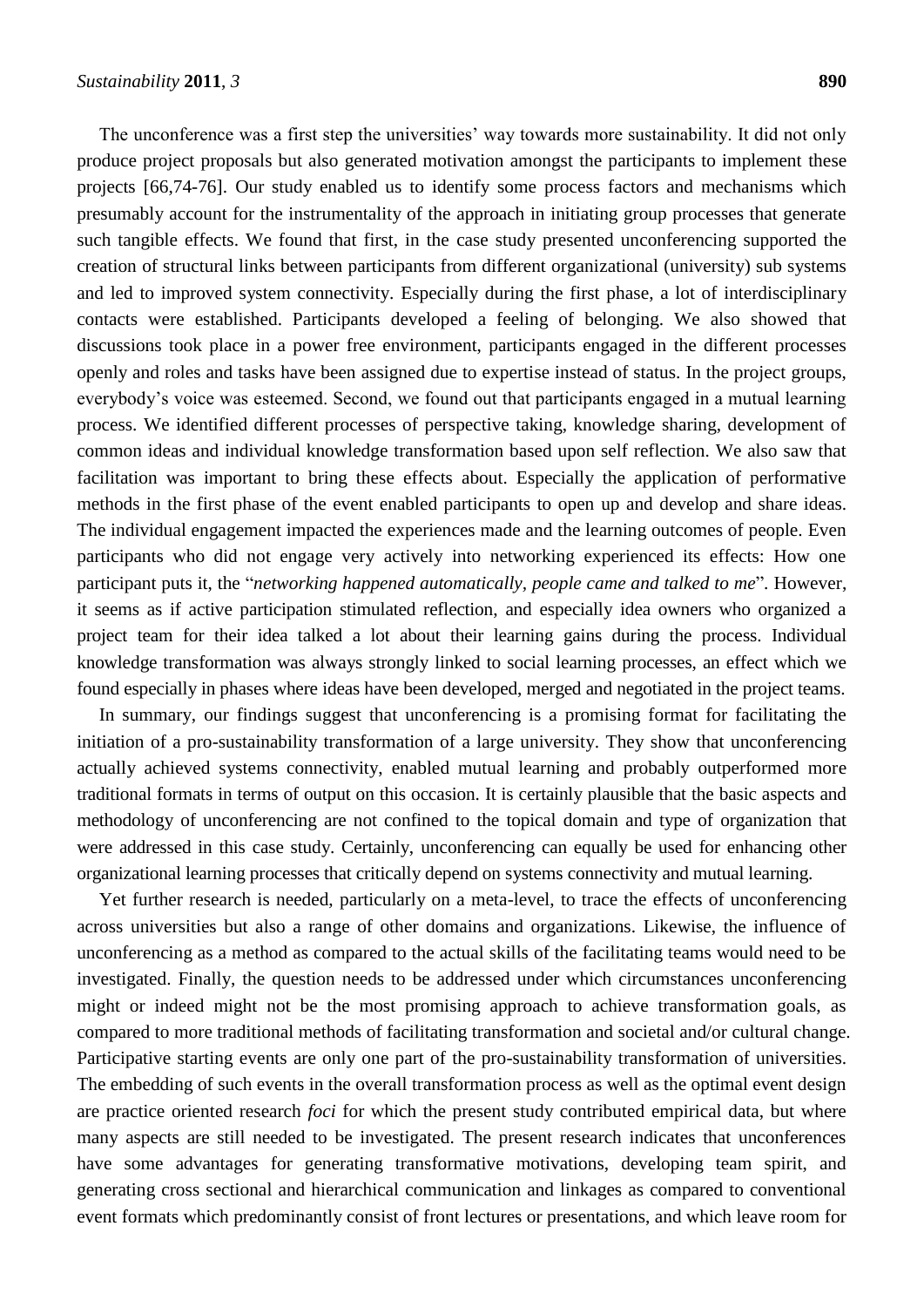networking mostly only in breaks, poster sessions or conference dinners, accompanying cultural events and outings. In relation to optimal design of unconferencing, a prototypical unconference arranged in temporal order of eight steps starting with general introduction, domain mapping and networking exercise, and idea market on day 1 and finishing with an award ceremony on day 2 has been described and the positive effects achieved by applying this event designed could be analyzed and demonstrated empirically. Still various possibilities of designing unconferencing events and organizing and realizing the constituent parts exist, yet there is little empirical knowledge on the effects of such variations.

#### **Acknowledgements**

The authors thank Alfred Posch, Roman Seidl, Kip Jones, Irene Lopez de Vallejo and Elke Schüssler and Fridolin Brand for valuable comments on a previous version of this manuscript. The authors are in addition indebted to Ed Mitchell and Abdul Samad (Sami) Kazi who helped to develop the concept presented above as well as the participants, organizers and initiators of the 2008 Ecoworks 24 Hours Creative Conference at ETH Zurich, especially Dominik Brem (ETH Zurich), Martin Raeber and Marc Vogt, for their consent to study the event and to publish the results. The authors also wish to acknowledge their gratitude and appreciation to all members of the student groups from Lucerne University of Applied Sciences and Arts-Business who were involved in this study for their contributions; without their support, this study would not have been possible.

#### **Author Note**

Preliminary findings on the processes triggered by the unconference described in this article have been reported in Wolf, P., Hansmann, R., and Troxler, P. (2011). Unconferencing as method to initiate organisational change: A case study on reducing  $CO<sub>2</sub>$  emissions of a university. Journal of Organizational Change Management, 24(1), 112-142.

#### **References**

- 1. United Nations Conference on Environment and Development (UNCED). *Agenda 21: Earth Summit—The United Nations Programme of Action from Rio de Janeiro*; United Nations: New York, NY, USA, 1992.
- 2. UNESCO. *Education for Sustainability*, *from Rio to Johannesburg: Lessons Learnt from a Decade of Commitment*; UNESCO: Paris, France, 2002*.*
- 3. UNESCO. *Contributing to a More Sustainable Future: Quality Education, Life Skills*, *and Education for Sustainable Development*; UNESCO: Paris, France, 2005*.*
- 4. Martens, P.; Roorda, N.; Cörvers, R. Sustainability, Science, and Higher Education: The Need for New Paradigms. *Sustainability* **2010**, *3*, 294-303.
- 5. Adomssent, M.; Godemann, J.; Michelsen, G. Transferability of approaches to sustainable development at universities as a challenge. *Int. J. Sustain. Higher Educ.* **2007**, *8*, 385-402.
- 6. Gudz, N.A. Implementing the sustainable development policy at the University of British Columbia: An analysis of the implications for organisational learning. *Int. J. Sustain. Higher Educ.* **2004**, *5*, 156-168.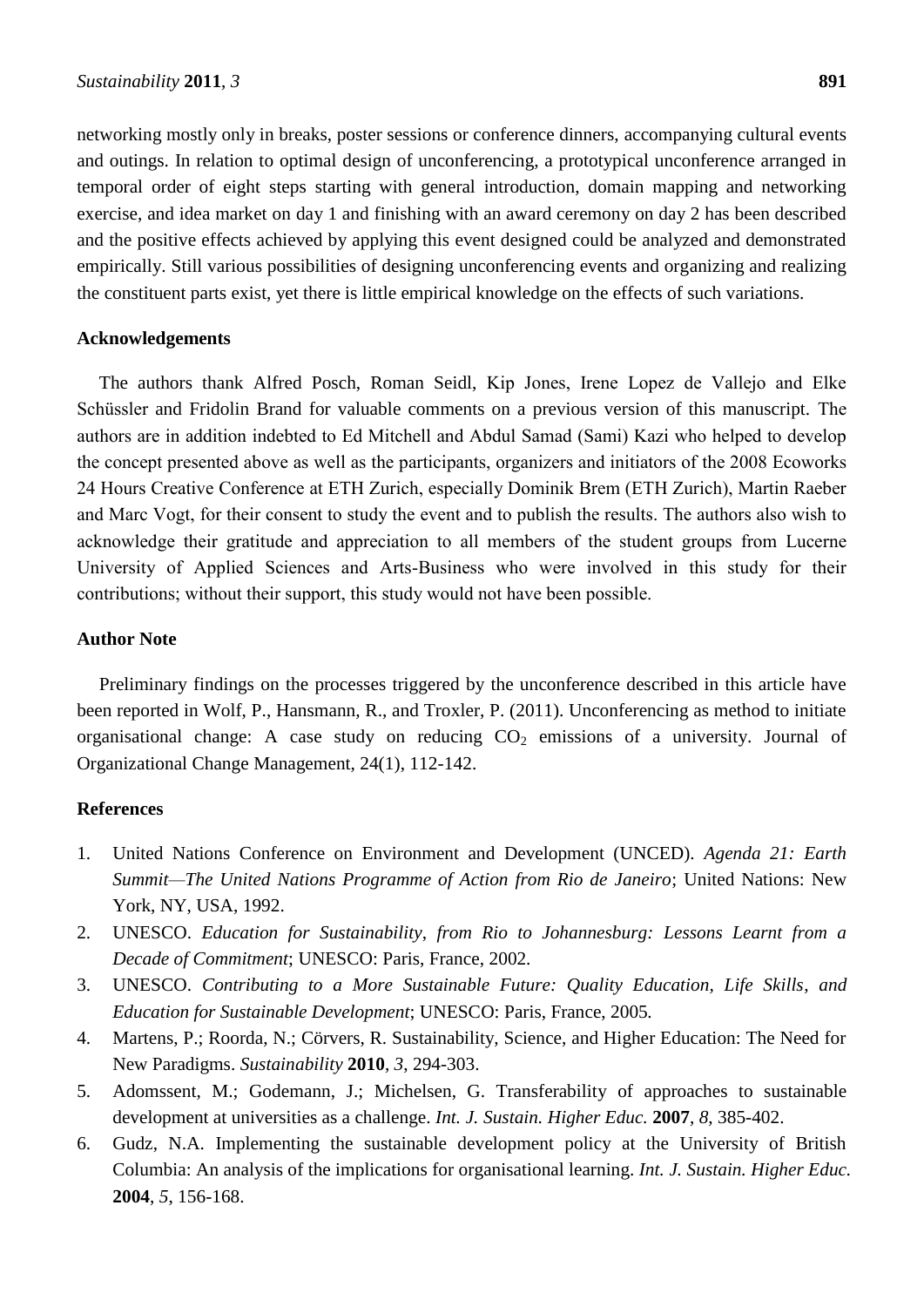- 7. Hansen, J.A.; Lehmann, M. Agents of change: Universities as development hubs. *J. Clean. Prod.* **2006**, *14*, 820-829.
- 8. Hansmann, R. Linking the components of a university program to the qualification profile of graduates: The case of a sustainability-oriented Environmental Science curriculum. *J. Res. Sci. Teach.* **2009**, *46*, 537-569.
- 9. Hansmann, R. "Sustainability learning": An introduction to the concept and its motivational aspects. *Sustainability* **2010**, *2*, 2873-2897.
- 10. Lidgren, A.; Rodhe, H.; Huisingh, D. A systemic approach to incorporate sustainability into university courses and curricula. *J. Clean. Prod.* **2006**, *14*, 797-809.
- 11. Lozano, R. Incorporation and institutionalization of SD into universities: Breaking through barriers to change. *J. Clean. Prod.* **2006**, *14*, 787-796.
- 12. Stephens, J.C.; Hernandez, M.E.; Román, M.; Graham, A.C.; Scholz, R.W. Higher education as a change agent for sustainability in different cultures and contexts. *Int. J. Sustain. Higher Educ.* **2008**, *9*, 317-338.
- 13. Velazquez, L.; Munguia, N.; Platt, A.; Taddei, J. Sustainable university: What can be the matter? *J. Clean. Prod.* **2006**, *14*, 810-819.
- 14. McMillin, J.; Dyball, R. Developing a whole-of-university approach to educating for sustainability. Linking curriculum, research and sustainable campus operations. *J. Educ. Sustain. Dev.* **2009**, *3*, 55-64.
- 15. Selby, D. Towards the sustainability university. *J. Educ. Sustain. Dev.* **2009**, *3*, 103-106.
- 16. Beringer, A. The Lüneburg sustainable university project in international comparison: An assessment against North American peers. *Int. J. Sustain. Higher Educ.* **2007**, *8*, 446-461.
- 17. Albrecht, P.; Burandt, S.; Schaltegger, S. Do sustainability projects stimulate organizational learning in universities? *Int. J. Sustain. Higher Educ.* **2007**, *8*, 403-415.
- 18. Marcell, K.; Agyeman, J.; Rappaport, A. Cooling the campus: Experiences from a pilot study to reduce electricity use at Tufts University, USA, using social marketing methods. *Int. J. Sustain. Higher Educ.* **2004**, *5*, 169-189.
- 19. Koester, R.J.; Eflin, J.; Vann, J. Greening of the campus: A whole-systems approach. *J. Clean. Prod.* **2006**, *14*, 769-779.
- 20. Wolf, P.; Troxler, P. The Proof of the Pudding is in the eating—But what was the Pudding in the First Place? A proven unconferencing approach in search of its theoretical foundations. *Qual. Soc. Res.* **2008**, *9*, Art. 41. Available online: http://www.qualitative-research.net/index.php/fqs/ article/view/415/900 (accessed on 28 May 2009).
- 21. Wolf, P.; Hansmann, R.; Troxler, P. Unconferencing as method to initiate organisational change: A case study on reducing CO<sup>2</sup> emissions of a university. *J. Organ. Change Manage.* **2011**, *24*, 112-142.
- 22. Scholz, R.W. Mutual learning as a basic principle of transdisciplinarity. In *Transdisciplinarity: Joint Problem-Solving Among Science, Technology and Society. Workbook II: Mutual Learning Sessions*; Häberli, R., Scholz, R.W., Bill, A., Welti, M., Eds.; Haffmans: Zurich, Switzerland, 2000; pp. 13-17.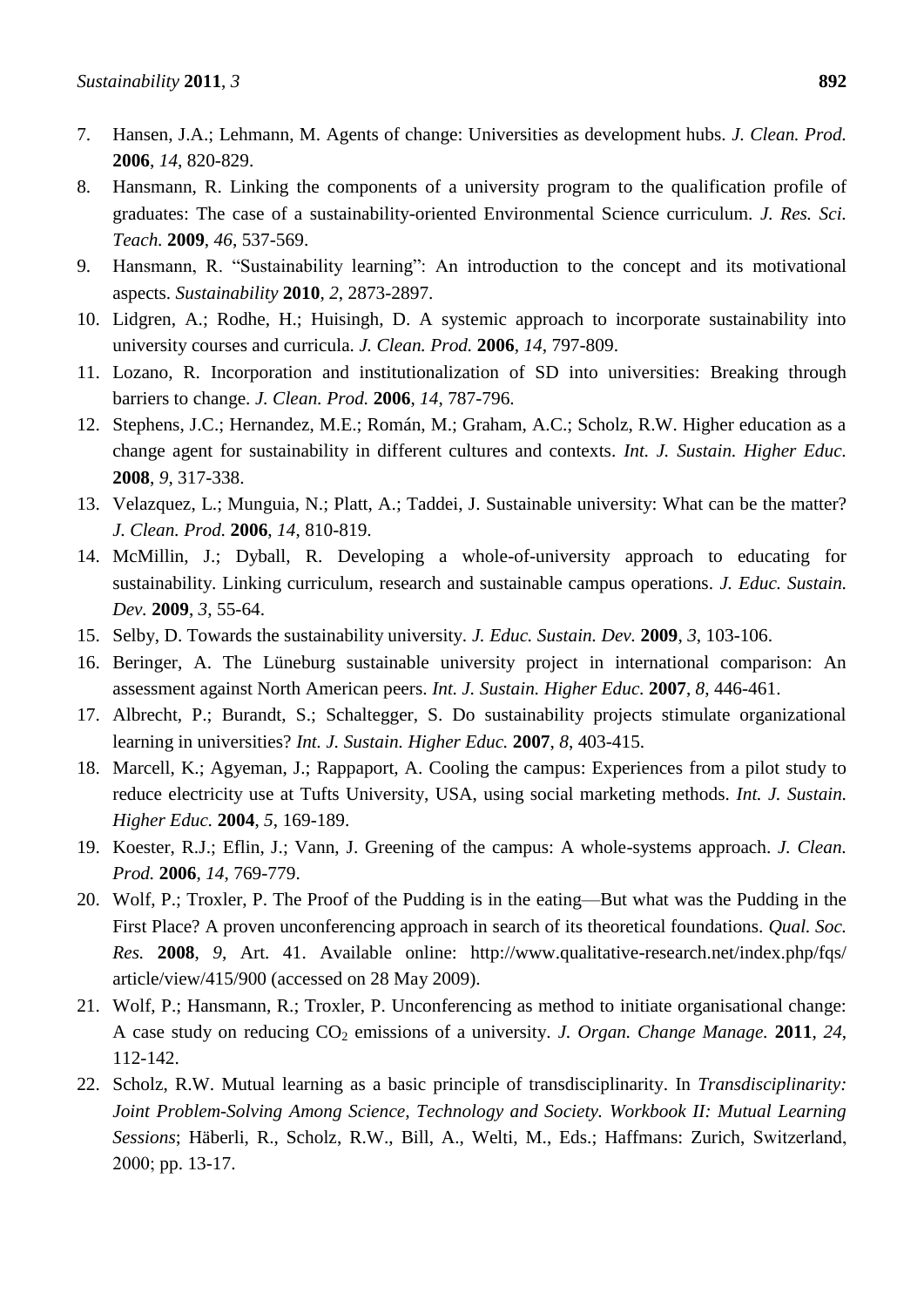- 23. Anand, N.; Watson, M.R. Tournament rituals in the evolution of fields: The case of the Grammy Awards. *Acad. Manage. J.* **2004**, *47*, 59-80.
- 24. Jungk, R.; Müllert, N. *Zukunftswerkstätten. Wege zur Wiederbelebung der Demokratie*; Hoffmann and Campe: Hamburg, Germany, 1981.
- 25. Troxler, P.; Kuhnt, B. Future workshops. The unthinkable and how to make it Happen. In *Hands-On Knowledge Co-Creation and Sharing: Practical Methods and Techniques*; Abdul, S.K., Liza, W., Patricia, W., Eds.; VTT: Helsinki, Finland, 2007; pp.483-495.
- 26. Owen, H. *Open Space Technology: A User's Guide*; Berrett-Koehler: San Francisco, CA, USA, 1997.
- 27. Shotter, J.; Gustavsen, B. *The Role of 'Dialogue Conferences' in the Development of the 'Learning Regions': Doing 'from within' Our Lives Together What We Cannot Do Apart; The Centre for Advanced Studies in Leadership*; Stockholm School of Economics: Stockholm, Sweden, 1999.
- 28. Ekman Philips, M.; Huzzard, T. Developmental magic? Two takes on a dialogue conference. *J. Organ. Change Manage.* **2007**, *20*, 8-25.
- 29. Jones, K. A biographic researcher in pursuit of an aesthetic: The use of arts-based (re)presentations in ―performative‖ dissemination of life stories. *Qual. Soc. Rev.* **2006**, *2*, 66-85.
- 30. Guiney Yallop, J.; Lopez de Vallejo, I.; Wright, P. Editorial: Overview of the performative social science special issue. *Qual. Soc. Rev*. **2008**, *9*, Art. 64. Available online: http://www.qualitativeresearch.net/index.php/fqs/article/view/375/817 (accessed on 28 May 2009).
- 31. Roberts, B. Performative social science: A consideration of skills, purpose and context. *Qual. Soc. Rev.* **2008**, *9*, Art. 58. Available online: http://www.qualitative-research.net/index.php/fqs/article/ view/377/822 (accessed on 29 May 2009).
- 32. Luhmann, N. *Social Systems*; Stanford University Press: Stanford, CA, USA, 1995.
- 33. Gergen, K. The social constructivist movement in modern psychology. *Amer. Psychol.* **1985**, *40*, 266-275.
- 34. Mead, G.H. *Mind, Self, and Society. From the Standpoint of a Social Behaviorist*; University of Chicago Press: Chicago, IL, USA, 1972.
- 35. Carlile, P. A pragmatic view of knowledge and boundaries: Boundary objects in new product development. *Organ. Sci.* **2002**, *13*, 442-455.
- 36. Dewe, B. Von der Wissenstransferforschung zur Wissenstransformation: Vermittlungsprozesse— Bedeutungsänderungen. In *Wissenstransfer durch Sprache als gesellschaftliches Problem*; Gerd, A., Sigurd, W., Eds.; Peter Lang Verlag: Frankfurt am Main, Germany, 2005; pp. 365-379.
- 37. Gergen, K.J.; Thatchenkerry, T.J. Organization science as social construction: Postmodern potentials. *J. Appl. Behav. Sci.* **1996**, *32*, 356-377.
- 38. Bandura, A. *Social Foundations of Thought and Action: A Social Cognitive Theory*; Prentice Hall: Englewood Cliffs, NJ, USA, 1986.
- 39. Richardson, G.R.A.; Lynes, J.K. Institutional motivations and barriers to the construction of green buildings on campus: A case study of the University of Waterloo, Ontario. *Int. J. Sustain. Higher Educ.* **2007**, *8*, 339-354.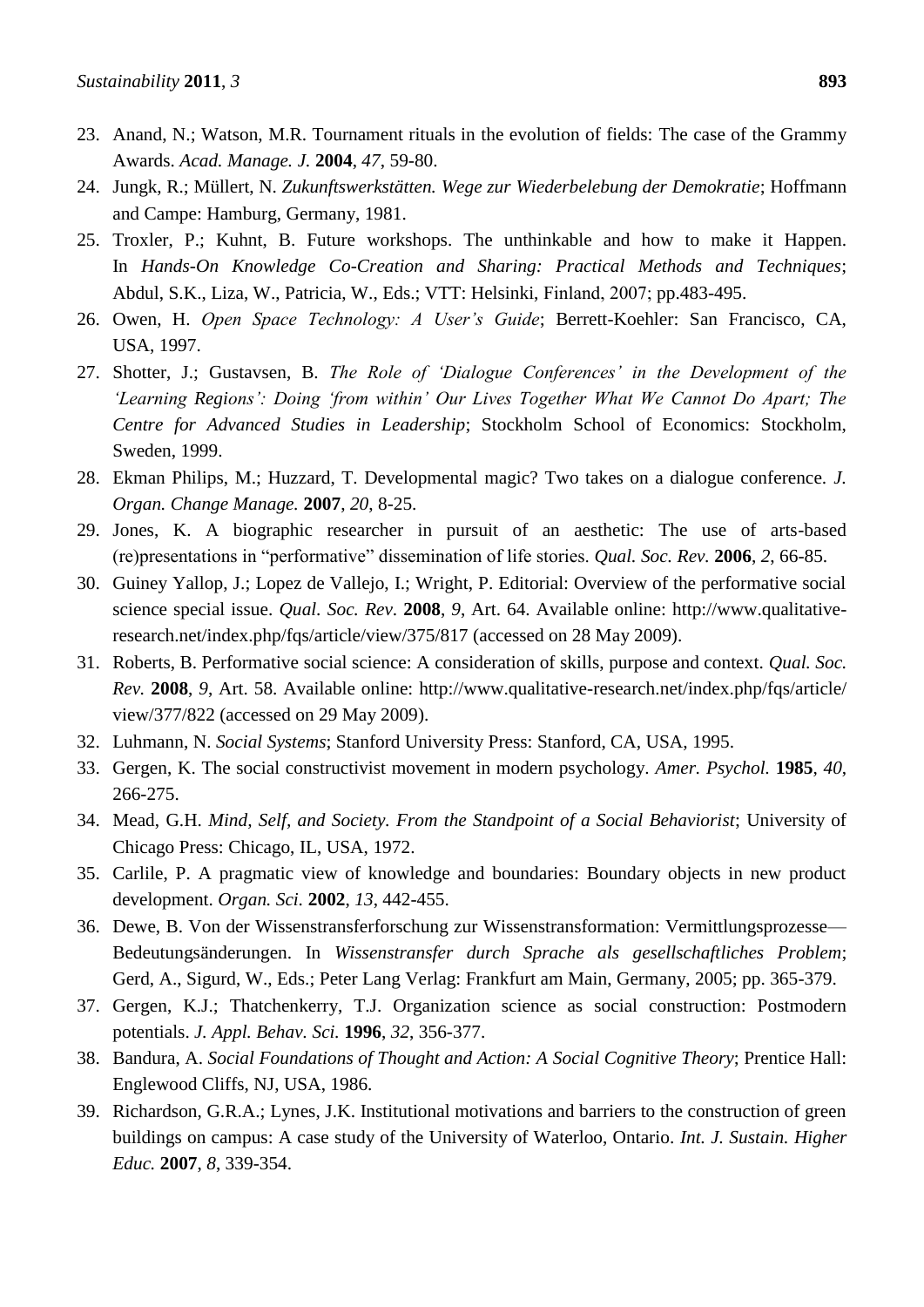- 40. Barth, M.; Godemann, J.; Rieckmann, M.; Stoltenberg, U. How to develop key competencies for dealing with sustainable development in higher education. *Int. J. Sustain. Higher Educ.* **2007**, *8*, 416-430.
- 41. Karol, E. Using campus concerns about sustainability as an educational opportunity: A case study in architectural design. *J. Clean. Prod.* **2006**, *14*, 780-786.
- 42. Watson, T.J. Rhetoric, discourse and argument in organizational sensemaking: A reflexive tale. *Organ. Stud.* **1995**, *16*, 805-821.
- 43. Weick, K.E. *Sensemaking in Organizations*; Sage: London, UK, 1995.
- 44. Hansmann, R.; Mieg, H.A.; Scholz, R.W.; Crott, H.W. Shifting Students' to Experts' complex systems knowledge: Effects of bootstrapping, group discussion, and case study participation. *Int. J. Sustain. Higher Educ*. **2003**, *4*, 151-168.
- 45. Scholz, R.W.; Tietje, O. *Embedded Case Study Methods: Integrating Quantitative and Qualitative Knowledge*; Sage: Thousand Oaks, CA, USA, 2002.
- 46. Scholz, R.W.; Lang, D.J.; Wiek, A.; Walter, A.I.; Stauffacher, M. Transdisciplinary case studies as a means of sustainability learning: Historical framework and theory. *Int. J. Sustain. Higher Educ*. **2006**, *7*, 226-251.
- 47. Lewin, K. Group Decision and Social Change. In *Readings in Social Psychology*; Swanson, G.E., Newcomb, T.M., Hartley, E.L., Eds.; Holt: New York, NY, USA, 1952; pp. 459-473.
- 48. Werner, C.M. Changing homeowners' use of toxic household products: A transactional approach. *J. Environ. Psychol.* **2003**, *23*, 33-45.
- 49. Ajzen, I. The theory of planned behavior. *Organ. Behav. Hum. Decision Proc.* **1991**, *50*, 179-211.
- 50. Petty, R.E.; Cacioppo, J.T. *Communication and Persuasion: Central and Peripheral Routes to Attitude Change*; Springer: New York, NY, USA, 1986.
- 51. ETH Zurich/Corporate Communications. ETH Zurich Annual Report, ETH Zurich: Zurich, Switzerland, 2009.
- 52. ETH Life Print. *Umweltziele Umsetzen: Nachtschicht für die Nachhaltigkeit*; ETH Life Print: Zurich, Switzerland, 2008; Volume 12, p. 6.
- 53. Eisenhardt, K.M. Building theories from case study research. *Acad. Manage. Rev.* **1989**, *14*, 532-550.
- 54. Yin, R.K. *Case Study Research. Design and Methods*; Sage: Thousand Oaks, CA, USA, 2003.
- 55. Denzin, N. *The Research Act: A Theoretical Introduction to Sociological Methods*, 3rd ed.; Prentice Hall: Englewood Cliffs, NJ, USA, 1989.
- 56. Flick, U. Triangulation revisited: Strategy of validation or alternative? *J. Theor. Soc. Behav.* **1992**, *22*, 175-197.
- 57. Junker, B. *Field Work*; University of Chicago Press: Chicago, IL, USA, 1960.
- 58. Gold, R. Roles in sociological fieldwork. *Soc. Forces* **1958**, *36*, 217-223.
- 59. Hammersley, M.; Atkinson, P. *Ethnography*; Routledge: New York, NY, USA, 2007.
- 60. Holstein, J.A.; Gulbrium, J.F. Interpretative practice and social action. In *Strategies of Qualitative Inquiry*; Denzin, N.K., Lincoln, Y.S., Eds.; Sage: Thousand Oaks, CA, USA, 2008; pp. 173-203.
- 61. Flick, U. *An Introduction to Qualitative Research*, 4th ed.; Sage: London, UK, 2009.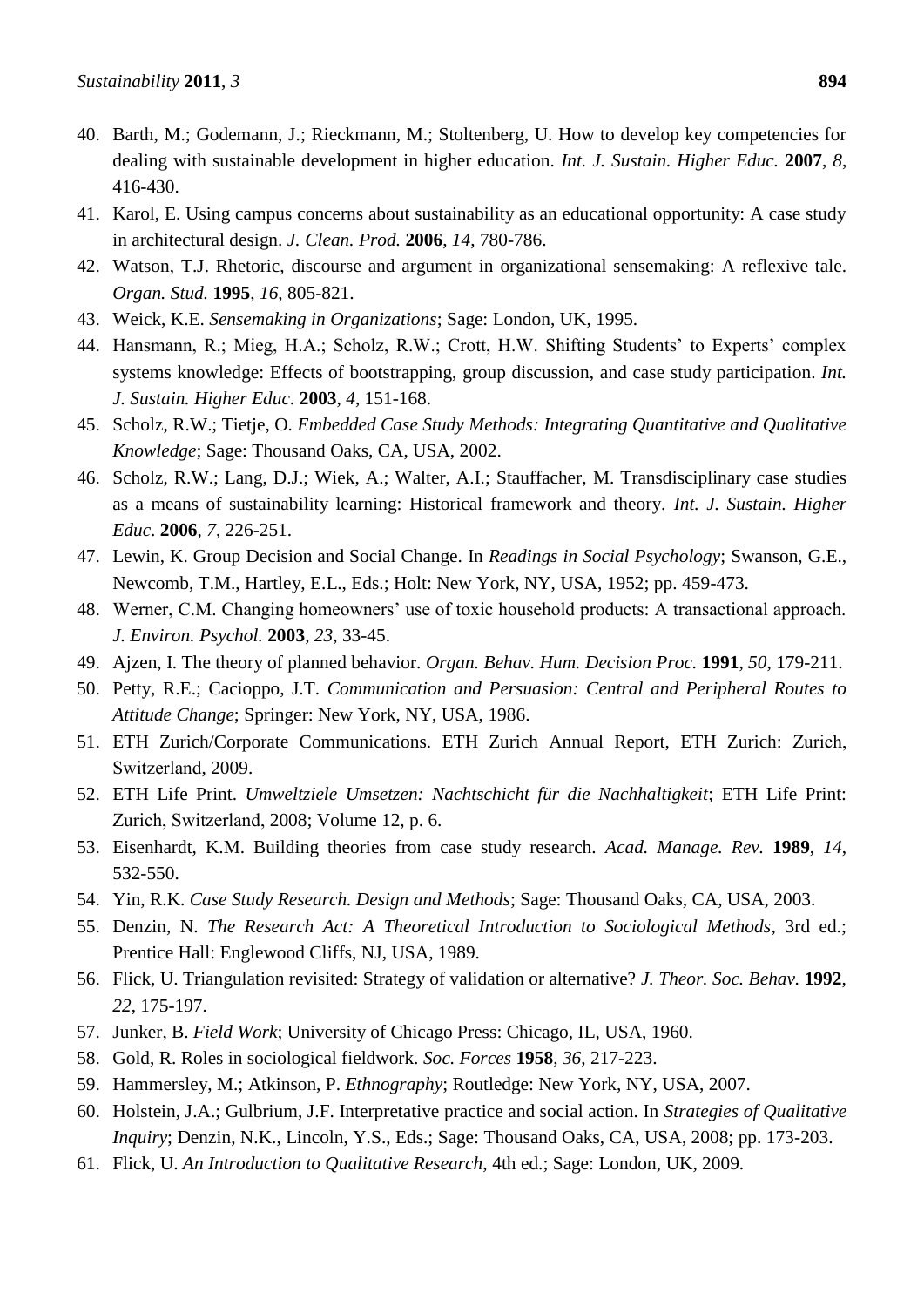- 62. Schütze, F. Die *Technik des narrativen Interviews in Interaktionsfeldstudien—dargestellt an einem Projekt zur Erforschung von kommunalen Machtstrukturen. Arbeitsberichte und Forschungsmaterialien Nr. 1*; Universität Bielefeld, Fakultät für Soziologie: Bielefeld, Germany, 1977.
- 63. Bryman, A.; Bresnen, M.; Beardswoth, A.; Keil, T. Qualitative research and the study of leadership. *Hum. Relat.* **1988**, *41*, 13-30.
- 64. Miles, M.B.; Huberman, A.M. *Qualitative Data Analysis. A Source Book of New Methods*; Sage: Beverly Hills, CA, USA, 1994.
- 65. Prior, L. *Using Documents in Social Research*; Sage: London, UK, 2003.
- 66. Wehrli, F. *Ökologische Verantwortung Wahrnehmen*; ETH Life Print: Zurich, Switzerland, 2009; p. 13. Available online: http://www.ethz.ch/about/publications/life\_print/2009/eth\_life\_ print 09 01.pdf (accessed on 23 January 2011).
- 67. ETH Zurich/Brem, D. *Ecoworks—ETH Platform for Reduction of CO<sup>2</sup> Emissions and Increased Energy Efficiency*; ETH: Zurich, Switzerland, 2009. Available online: http://www.ecoworks.ch/ attachments/Ecoworks\_Bericht\_ENG\_small.pdf (accessed on 28 May 2009).
- 68. Langhart, L. *Beim Essen an die Umwelt Denken*; ETH Life: Zurich, Switzerland, 25 November 2009. Available online: http://www.ethlife.ethz.ch/archive\_articles/091125\_eaternity\_lul/index (accessed on 21 January 2011).
- 69. SupportMNM. From here to Eaternity… the meat-free project to calcualte the carbon cost of your food. 7 May 2010. Available online: http://www.supportmfm.org/news/from-here-to-eaternitythe-meat-free-project-to-calculate-the-carbon-cost-of-your-food.cfm (accessed on 23 January 2011).
- 70. Santoro, A.; Benkler, C.; Moes, L.; Art, S.; Roald, L. ASVZ-Energy Recovery-System (AERS). 2009. Available online: http://eco-works.ch/documents/Ecoworksprojekt.pdf (accessed on 23 January 2010).
- 71. Paulides, J.J.H.; Jansen, J.W.; Encica, L.; Lomonova, E.; Smit, M. Human-powered small-scale generation system for a sustainable dance club. In *Proceedings of the Electric Machines and Drives Conference, IEMDC 2009*, Miami, FL, USA, 3–6 May 2009; pp. 439-444.
- 72. Brunner, A.; Elmer, F. *Implementing Sustainability in Conferences*—*Recommendations Applied to the Alliance for Global Sustainability Annual Meeting 2009*, Zurich, Switzerland, June 2009. Available online: http://theags.org/wp-content/uploads/AGS2009\_SustainableConference.pdf (accessed on 23 January 2011).
- 73. Jaquemet, D.F. *Mit desem Fussabdruck lief die SOLA 2010! Ökobilanz einer Laufveranstaltung mit Schwerpunkt CO<sup>2</sup> Bilanz*; Institut für Ökologisches Systemdesign, ETH: Zürich, Switzerland, 2010. Available online: http://www.ecoworks.ethz.ch/projekte/documents/LCA-SOLA2010- Dominique-Jaquemet.pdf (accessed on 23 January 2011).
- 74. Hansmann, R.; Mieg, H.A.; Frischknecht, P.M. Qualifications for contributing to sustainable development: A survey of Environmental Sciences graduates. *GAIA* **2010**, *19*, 278-286.
- 75. Hansmann, R.; Crott, H.W.; Mieg, H.A.; Scholz, R.W. Improving group processes in transdisciplinary case studies for sustainability learning. *Int. J. Sustain. Higher Educ.* **2009**, *10*, 33-42.